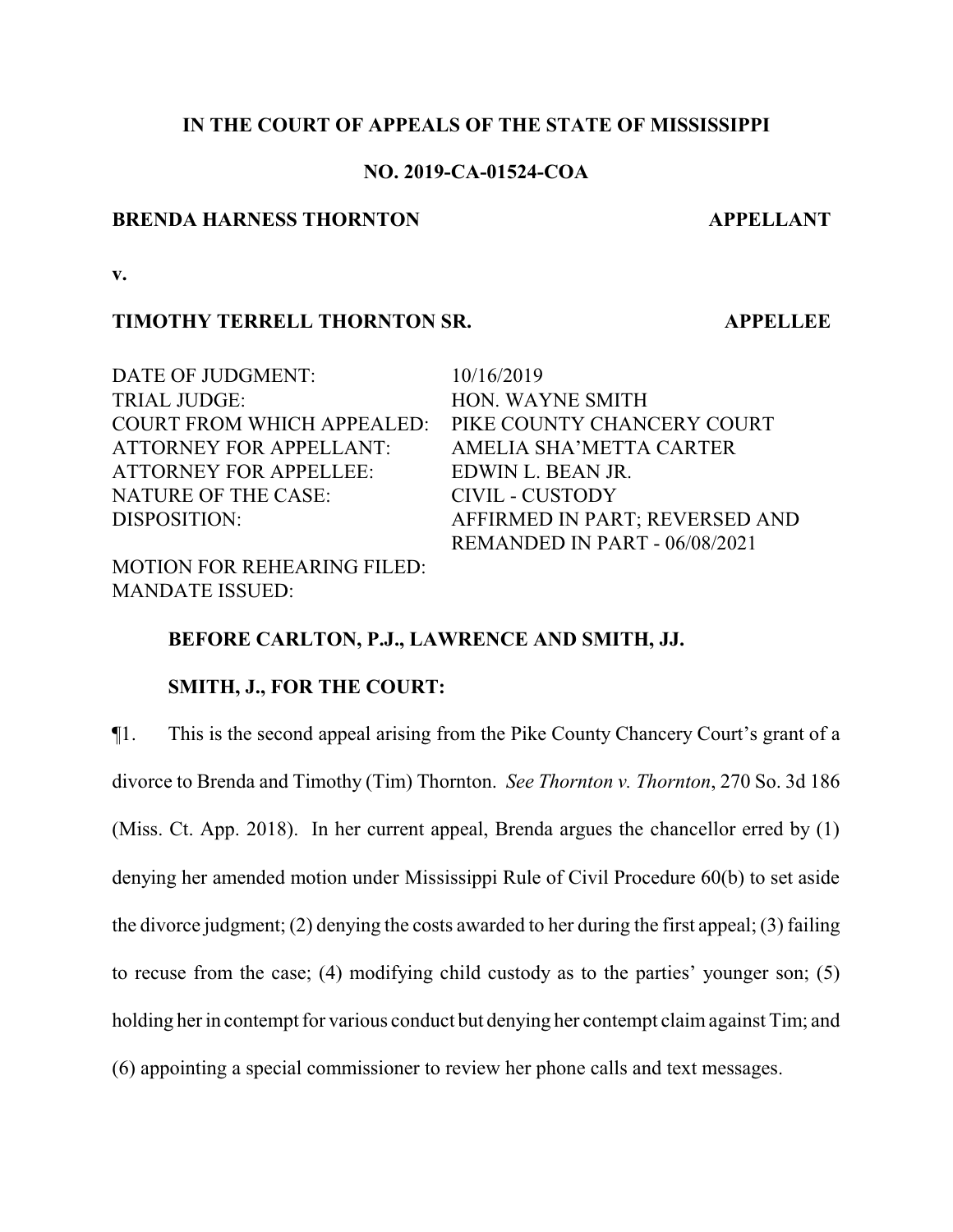¶2. Upon review, we find the chancellor erred by denying Brenda's amended Rule 60(b) motion as untimely. We therefore reverse the denial of Brenda's amended Rule 60(b) motion on that basis. Because Brenda's attorney made a proffer of the testimony and evidence she had planned to present in support of the amended Rule 60(b) claims, we find the issue has been fully preserved for review. Thus, on remand the chancellor should consider the parties' evidence regarding the amended Rule 60(b) claims and rule on the merits in disposing of those claims. With regard to all other remaining assignments of error, we find no error and affirm.

## **FACTS**

¶3. Brenda and Tim were married in February 2000, and they separated in June 2014. *Thornton*, 270 So. 3d at 188 (¶2). During the course of their marriage, the parties had two sons—T.T. (born in 2001) and J.T. (born in 2008).<sup>1</sup> On August 19, 2015, Brenda filed for a divorce on the ground of adultery. *Id.* at (¶3). She alternatively sought a divorce on the grounds of habitual cruel and inhuman treatment, desertion, or irreconcilable differences. *Id.* On August 26, 2016, the chancellor granted Brenda a divorce on the ground of adultery. *Id.* at ( $\P$ 4). The chancellor noted in his judgment that T.T., who was then fifteen years old, had elected to live with Brenda. The chancellor awarded Brenda sole physical custody of both children and awarded Timvisitation. The chancellor also awarded the parties joint legal custody of the children. Brenda appealed from the chancellor's final judgment and his subsequent order partially amending the final judgment. *Id.* at 190 (¶15).

<sup>&</sup>lt;sup>1</sup> We use initials to protect the children's privacy.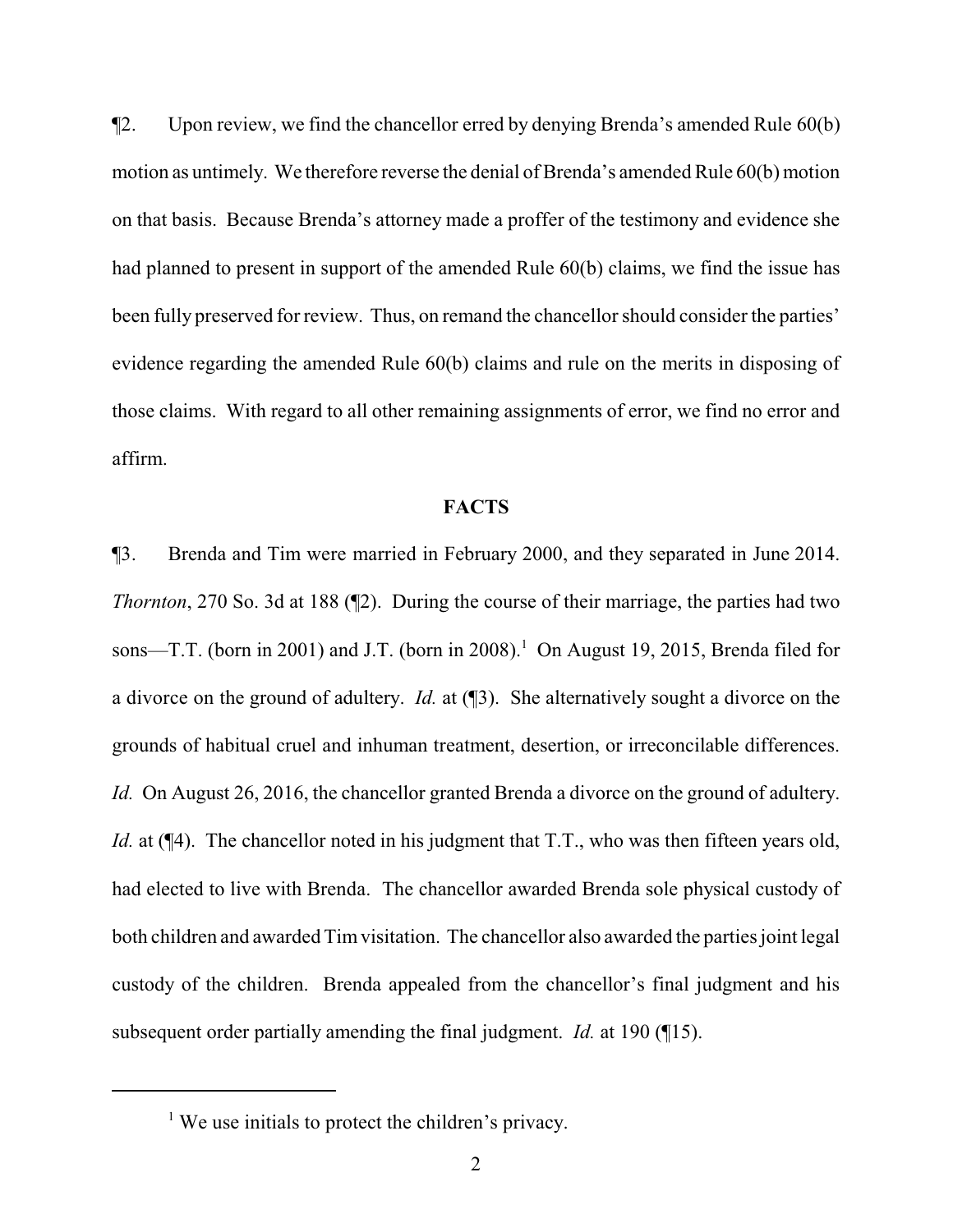¶4. On appeal, Brenda raised seven assignments of error. *Id.* at 191 (¶18). Upon review, this Court concluded that "the record lack[ed] sufficient *Ferguson*[2] findings to allow for appellate review of the chancellor's equitable division of marital property . . . ." *Id.* at 193 (¶28). We further concluded that the chancellor needed to "complete a proper equitable division of the marital estate" before making anydetermination regarding alimony. *Id.* at 194 (¶30). We therefore reversed the chancellor's judgment and remanded the case on August 14, 2018, for further proceedings. *Id.*

¶5. Both during the pending appeal before this Court and after our remand to the chancery court, the parties filed numerous additional motions. Relevant to this appeal, Brenda filed a Rule 60(b) motion to set aside the divorce judgment. *Id.* at 190 (¶10). She subsequently filed an amended Rule 60(b) motion. The chancellor ultimately granted Brenda partial relief on her original Rule 60(b) motion but denied her amended Rule 60(b) motion. Also relevant to the present appeal are Brenda's claims that the chancellor erroneously denied the costs awarded to her from the first appeal and improperly appointed a special commissioner to search the parties' cell phones; her unsuccessful motion for the chancellor's recusal; Tim's successful motion to modify child custody as to the parties' younger son, J.T., and to terminate his monthly alimony payments; and both parties' various contempt claims against the other party. With regard to the various contempt claims, the chancellor held Brenda in contempt for multiple violations and awarded related attorney's fees to Tim. The chancellor declined, however, to likewise hold Tim in contempt for his alleged violation.

<sup>2</sup> *Ferguson v. Ferguson*, 639 So. 2d 921, 928 (Miss. 1994).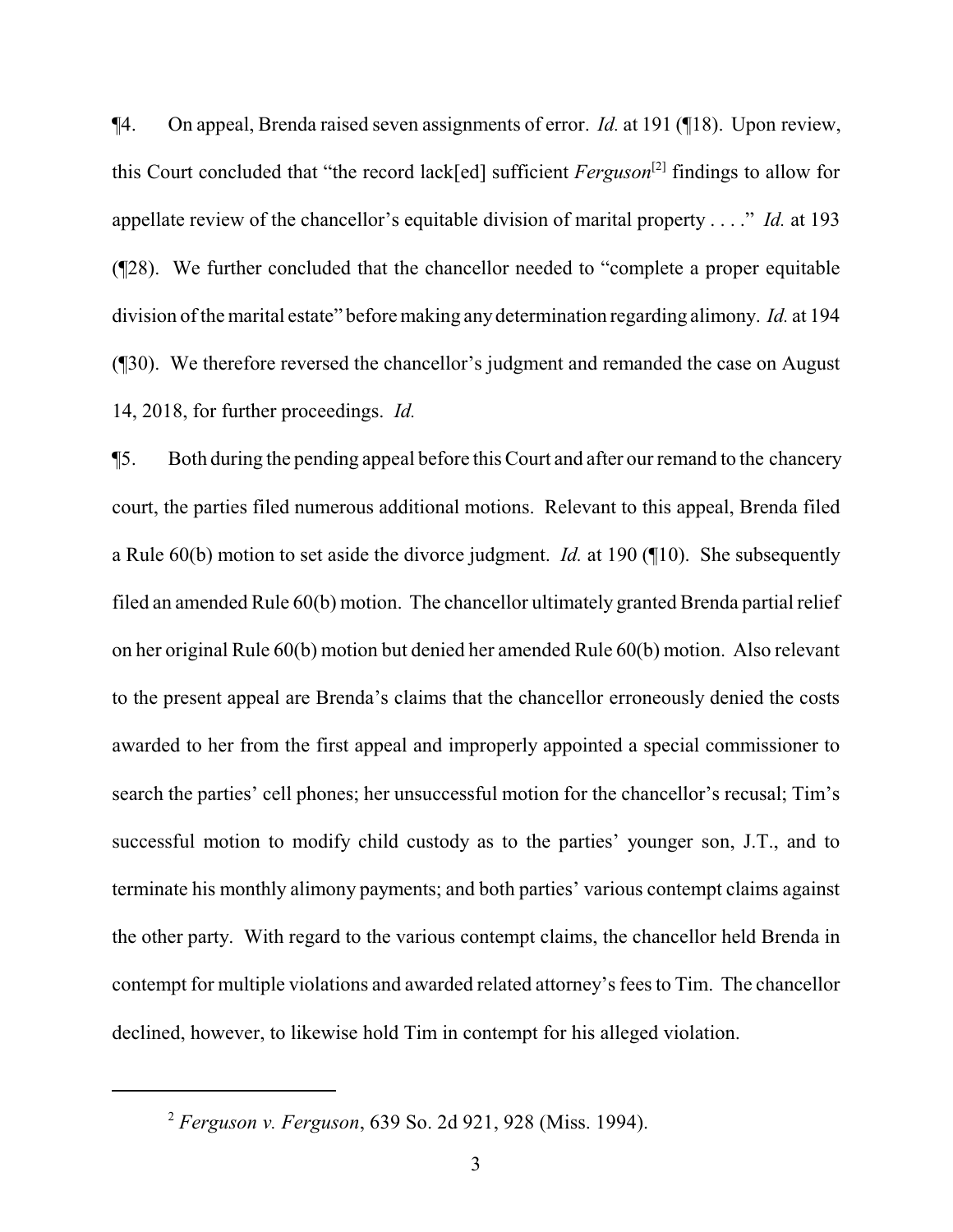¶6. Aggrieved by the chancellor's rulings, Brenda appeals.

## **STANDARD OF REVIEW**

¶7. "This Court will not disturb a chancellor's judgment when it is supported by substantial credible evidence unless the chancellor abused his discretion, was manifestly wrong or clearly erroneous, or applied an erroneous legal standard." *Gilmer v. Gilmer*, 297 So. 3d 324, 331 (¶13) (Miss. Ct. App. 2020) (quoting *Branch v. Branch*, 174 So. 3d 932, 937 (¶9) (Miss. Ct. App. 2015)). We review issues of law de novo. *Id.*

## **DISCUSSION**

## **I. Amended Rule 60(b) Motion**

¶8. Brenda challenges the chancellor's finding that her amended Rule 60(b) motion to set aside the divorce judgment was untimely filed. We review the chancellor's denial of a Rule 60(b) motion for abuse of discretion. *McChester v. McChester*, 300 So. 3d 1035, 1039 (¶16) (Miss. Ct. App. 2020).

¶9. In the August 26, 2016 divorce judgment, the chancellor awarded Brenda a 2009 Dodge Ram truck. The Rule  $8.05<sup>3</sup>$  financial statement Tim had submitted during the divorce proceedings identified the truck's total value as \$14,000, with about \$4,000 still due on the loan. In awarding Brenda the truck, as well as responsibility for all payments for the truck's loan, insurance, and upkeep, the chancellor relied on the information provided in Tim's financial statement.

¶10. "On October 31, 2016, Brenda filed a Rule 60(b) motion to set aside the judgment,

<sup>3</sup> UCCR 8.05.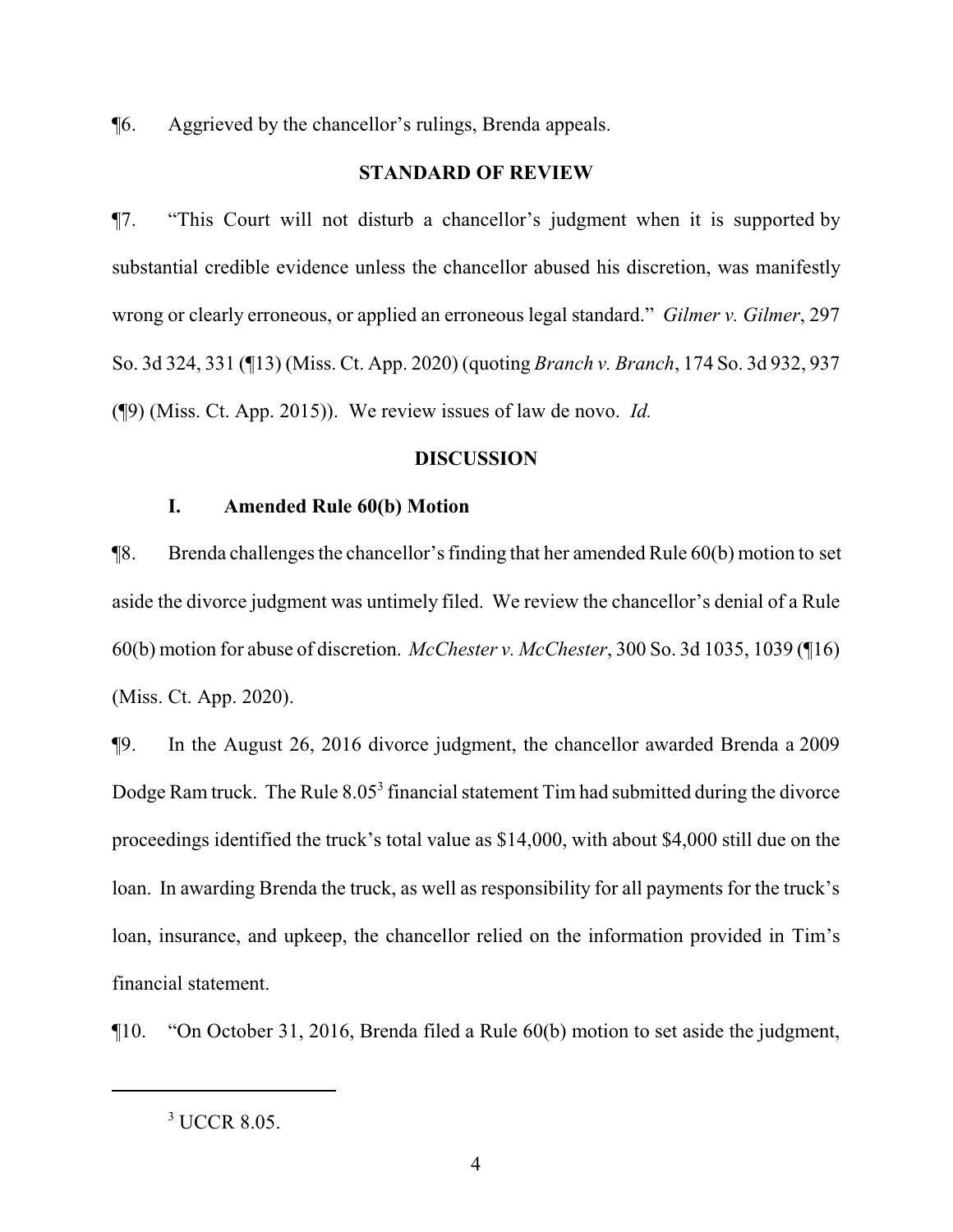claiming that Tim [had] committed fraud on the court." *Thornton*, 270 So. 3d at 190 (¶10). Brenda asserted that Tim had misrepresented and undervalued the truck's total loan amount and had used the truck as collateral to secure another loan. Brenda further asserted that Tim had used \$4,000 of the loan amount to pay his attorney's fees. Brenda contended Tim had known when he submitted the financial statement that more than \$4,000 was owed on the truck and that he had therefore committed fraud upon the court. In addition to seeking reimbursement for the \$4,000 Timhad obtained to pay his attorney's fees, Brenda argued that the chancellor should require Tim to pay any other outstanding balance owed on the truck. She also requested that the chancellor award her the attorney's fees and costs associated with bringing her Rule 60(b) motion. Because Brenda filed her Rule 60(b) motion within six months after the entry of the divorce judgment, this Court determined during the first appeal that the motion was timely. *Id.* at 192 (¶21). We noted, however, that the chancellor had declined to rule on Brenda's Rule 60(b) motion while the first appeal was still pending. *Id.* at 191 (¶19).

¶11. On August 14, 2018, this Court remanded the parties' case to the chancery court. During a hearing held on November 13, 2018, the chancellor noted on the record that the parties agreed Tim had misrepresented the truck's debt as \$4,000 at the time of the divorce hearing and that the actual debt amounted to \$9,862.84. Although the chancellor stated during the hearing that he would grant Brenda's Rule 60(b) motion, no such subsequent order appears in the record.

¶12. On April 10, 2019, Brenda filed an amended Rule 60(b) motion to set aside the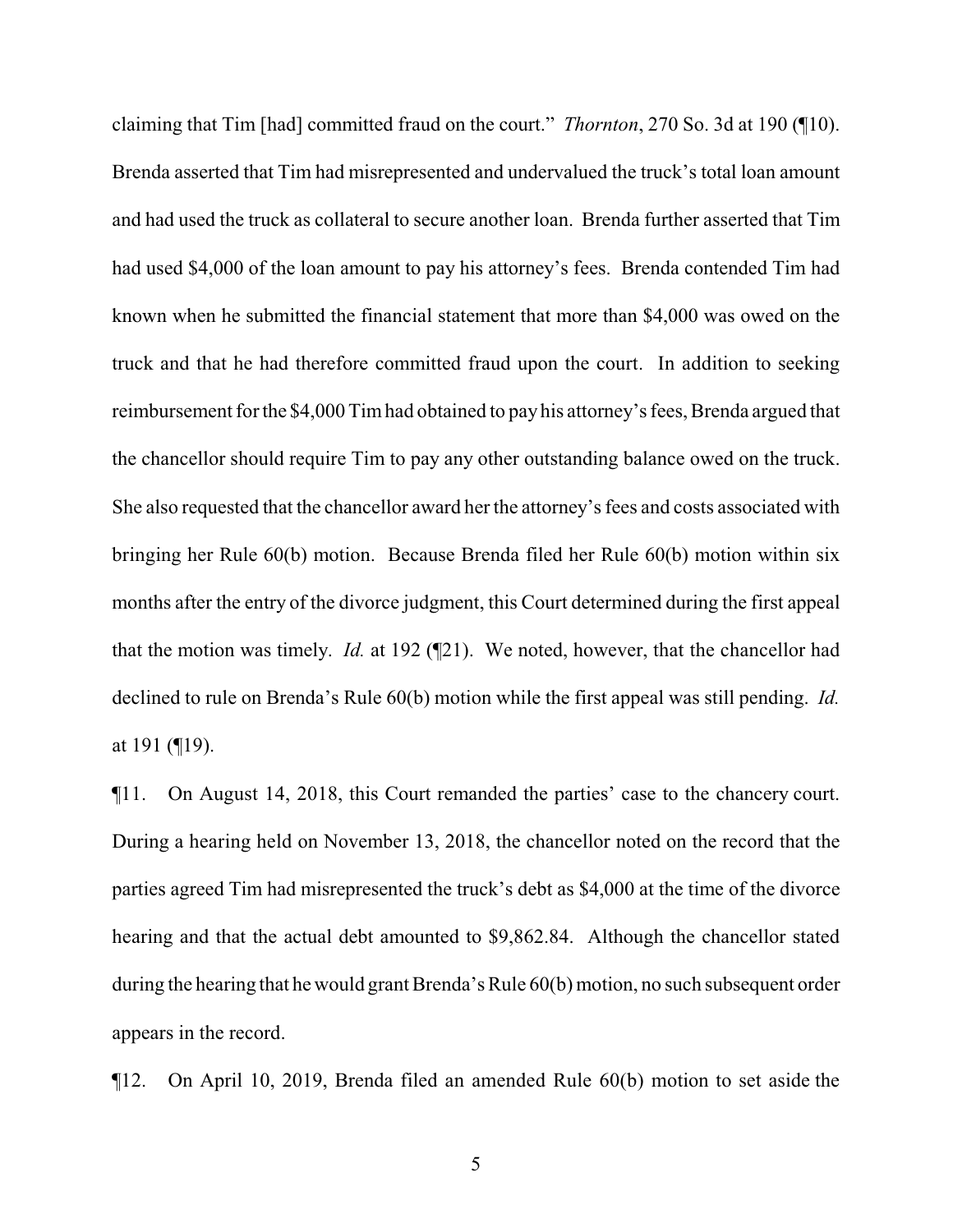divorce judgment. In addition to the arguments raised in her original motion, which had not yet been granted or denied by any order, Brenda's amended motion asserted that Tim had received a \$2,000 cash advance on the same loan he secured by using the 2009 Dodge Ram as collateral. Brenda alleged that Tim had received the \$2,000 loan advance on August 19, 2016, which was after the August 3, 2016 divorce proceeding but prior to the entry of the chancellor's August 26, 2016 divorce judgment. Brenda asked that the chancellor order Tim to not only pay all costs and attorney's fees associated with her original and amended Rule 60(b) motions but to also repay the \$4,000 he had obtained to pay his attorney's fees and the \$2,000 cash advance he had received on the same loan.

¶13. On August 16, 2019, the chancellor entered an order requiring Tim to pay Brenda \$4,000. Tim filed an August 21, 2019 motion and asked the chancellor to stay his order regarding the \$4,000 until the chancellor had ruled on Tim's various petitions seeking contempt, child-custody modification, and monetary relief. By his order entered August 29, 2019, the chancellor granted Tim's motion to stay the order requiring the \$4,000 payment to Brenda until he had also heard Tim's various petitions seeking monetary relief.

¶14. On October 15, 2019, the chancellor conducted the final hearing prior to the present appeal. In addressing Brenda's amended Rule 60(b) motion, the chancellor concluded that the amended motion was untimely filed and that the claims should have been raised in a contempt action. Although he denied the amended Rule 60(b) motion, the chancellor allowed Brenda's attorney to make a proffer regarding the supporting evidence she had planned to present. The chancellor memorialized the denial of Brenda's amended Rule 60(b)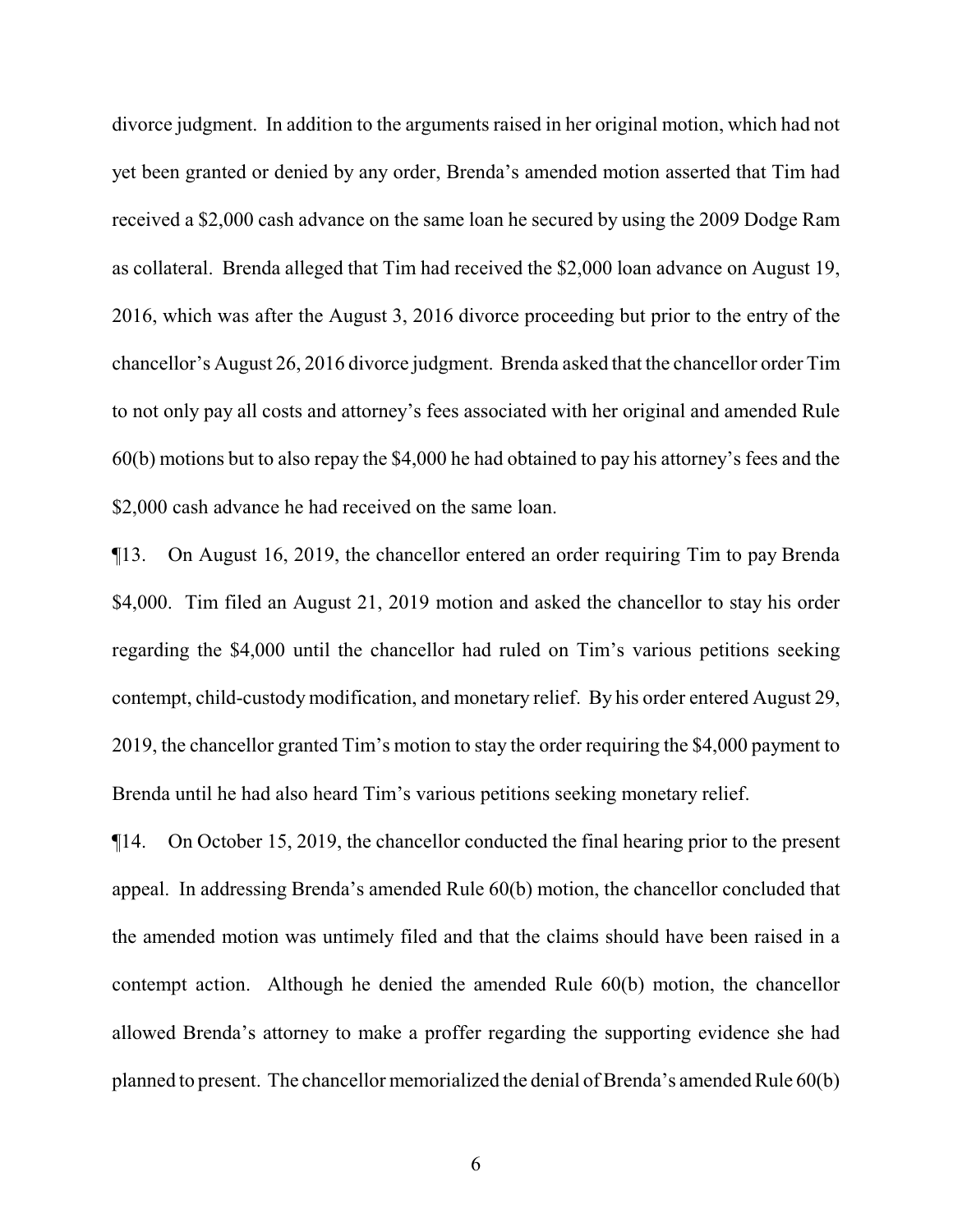motion by his final order entered October 16, 2019.

¶15. As she argued before the chancellor, Brenda asserts on appeal that she properly brought her amended motion under Rule 60(b)(6). Brenda further asserts that under Mississippi Rule of Civil Procedure 15(c), the amended Rule 60(b)(6) motion related back to the filing date of her timely filed original motion. She therefore contends that the chancellor erred by denying the amended motion.

¶16. Mississippi Rule of Civil Procedure 7 distinguishes between pleadings and motions. M.R.C.P. 7(a)-(b). Rule 7(a) defines allowable pleadings, and Rule 7(b) makes clear that motions are different from pleadings. *Id.*; *see also Transfer of Structured Settlement Payment Rights by Saucier v. Saucier*, 207 So. 3d 689, 693 (¶9) (Miss. Ct. App. 2016) ("Rule 7 clearly limits parties to the described type and number of pleadings. A motion is not a pleading . . . ."). Rule 15(c)(1) allows for the "relat[ion] back" of amended *pleadings* "to the date of the original pleading." Here, though, Brenda filed an amended *motion*. Thus, we find no merit to Brenda's argument that Rule 15(c) applied to her amended Rule  $60(b)(6)$ motion and allowed the amended motion to relate back to the date of her timely filed original Rule 60(b) motion.

¶17. We do agree, however, that the chancellor should have considered the merits of Brenda's amended motion claims under Rule  $60(b)(6)$ 's "catch-all" provision, which provides relief "in exceptional and compelling circumstances, such as for fraud upon the court." *Trim v. Trim*, 33 So. 3d 471, 475 (¶7) (Miss. 2010). In *Trim*, the Mississippi Supreme Court recognized that "[a] Rule 8.05 statement is a mandatory filing with the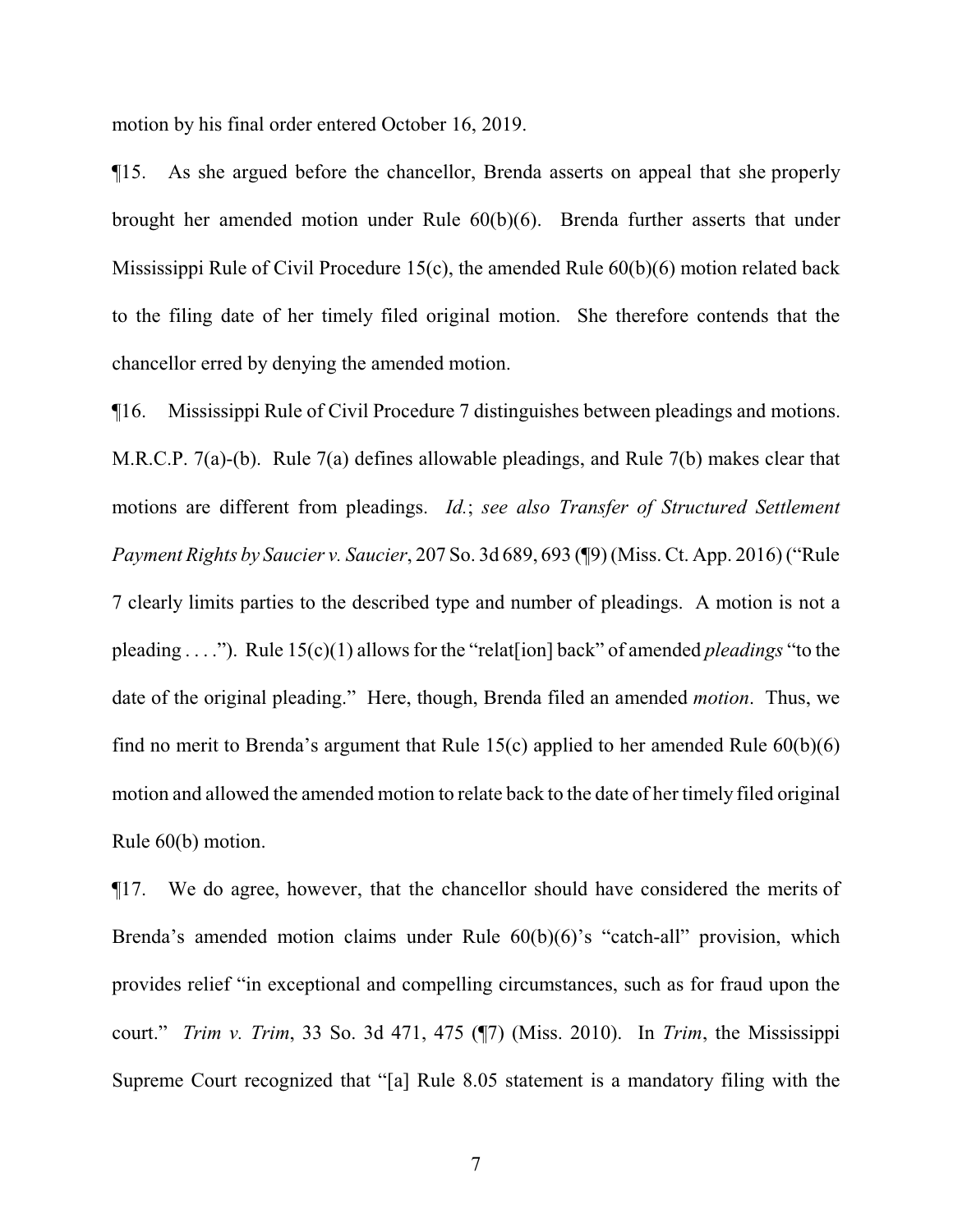chancery court" and held "that a party's intentional filing of a substantially false Rule 8.05 financial statement constitutes a fraud on the court." *Id.* at 477-78 (¶¶16-17). The supreme court explained that "Rule 60(b) provides that the rule does not limit the court's power . . . 'to set aside a judgment for fraud upon the court.'" *Id.* at 477 (¶15) (quoting M.R.C.P. 60(b)). Rather, "no time limit" applies "to the [chancellor's] ability to remedy the fraud by modifying the final judgment of divorce." *Id.* at 479 (¶21).

¶18. Here, Brenda argued that Tim first committed a fraud upon the court when he knowingly provided an incorrect Rule 8.05 financial statement that failed to disclose the \$4,000 loan he had secured by using the 2009 Dodge Ram as collateral. Brenda contended that Tim then continued to perpetuate a fraud upon the court when he obtained a \$2,000 cash advance on the same loan without updating his already incorrect Rule 8.05 financial statement. Because Brenda's amended motion alleged a fraud upon the court under Rule  $60(b)(6)$ , and because "no time limit" applies "to the [chancellor's] ability to remedy [a] fraud" upon the court, we find the chancellor erred by failing to consider the claims raised in Brenda's amended motion. *Id.*

¶19. Based on these findings, we hold that the chancellor abused his discretion by denying Brenda's amended Rule 60(b)(6) motion as untimely. As the record reflects, Brenda's attorney fully preserved the issue for appeal by making a proffer of the testimony and evidence she had planned to present in support of the claims raised in the amended Rule 60(b)(6) motion. Accordingly, we reverse the chancellor's denial of Brenda's amended Rule 60(b)(6) motion as untimely and remand so that the chancellor can consider the parties'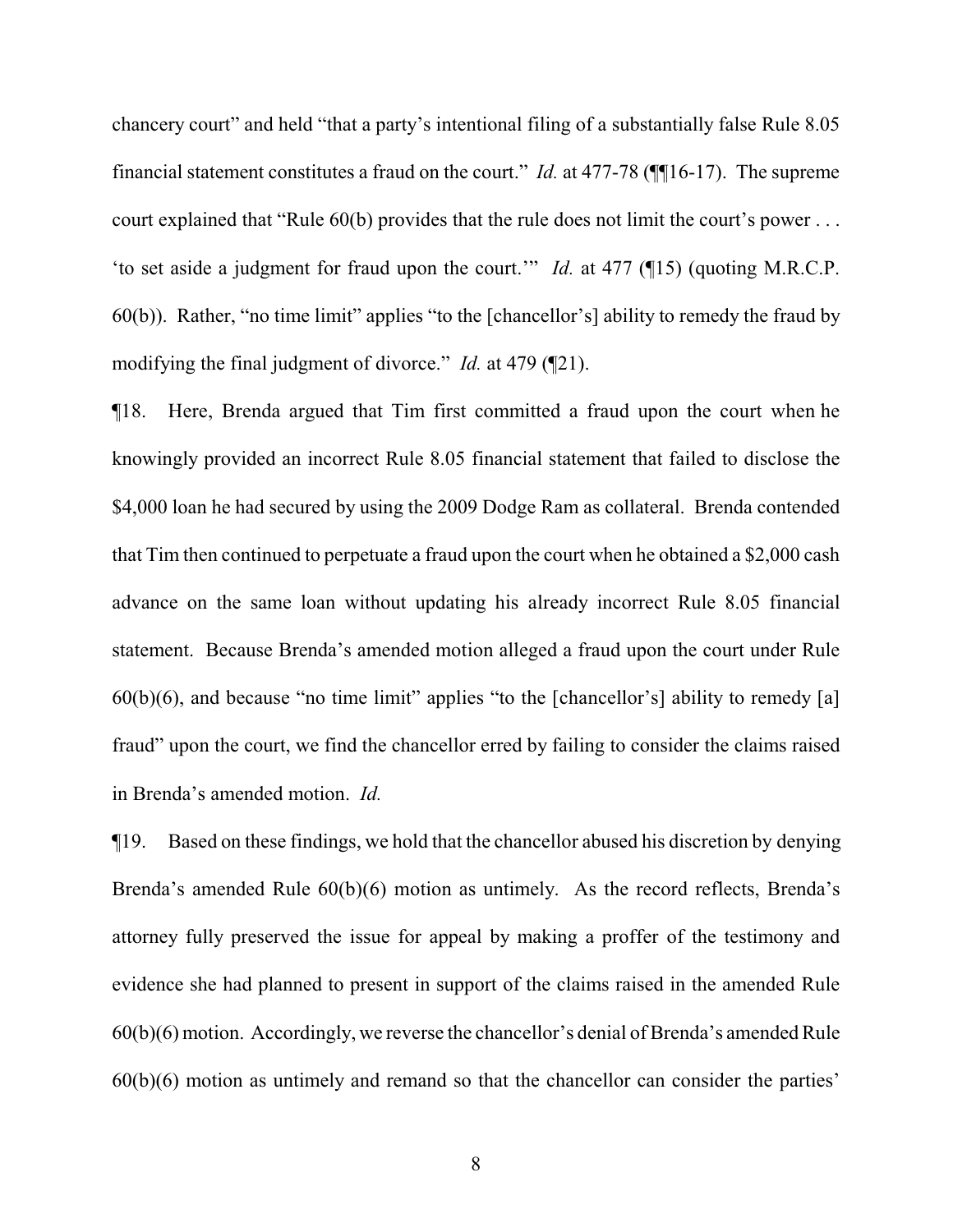evidence and rule upon the merits of the claims raised in Brenda's amended motion.

#### **II. Appeal Costs**

¶20. Brenda argues the chancellor erroneously denied her the costs awarded to her from the first appeal. During the October 15, 2019 hearing, Brenda's attorney addressed the motion she had filed for the costs associated with the first appeal. Brenda's attorney informed the chancellor that she was withdrawing the motion and would submit a bill to Tim's attorney since this Court had already determined Brenda's entitlement to the costs. In his subsequent order entered on October 16, 2019, the chancellor noted that Brenda's attorney had orally withdrawn the motion on the record. The chancellor further stated that he was denying the motion simply because Brenda had not presented the bill for costs to Tim at that time. Although Brenda argues on appeal that the chancellor's ruling precludes her from collecting the costs from the first appeal, we find nothing to support this assertion.

¶21. The chancellor denied Brenda's withdrawn cost motion simply because Brenda never presented any bill to Tim. Once Brenda presents a bill for the costs of the first appeal, our caselaw establishes that Tim possesses no discretion regarding whether to pay the appellate costs, and the chancellor possesses no discretion regarding whether to follow our mandate. *See Griner v. Griner*, 282 So. 3d 1243, 1247 (¶¶12-13) (Miss. Ct. App. 2019). We recognize, however, "that while the mandate must be strictly followed, there remains the opportunity to later dive into what costs were actually incurred or should be paid per the mandate, since a party 'who seeks relief as to any other matter involving costs shall seek relief in the trial court.'" *Id.* at 1247 n.2 (quoting M.R.A.P. 36(c)). Because Brenda has not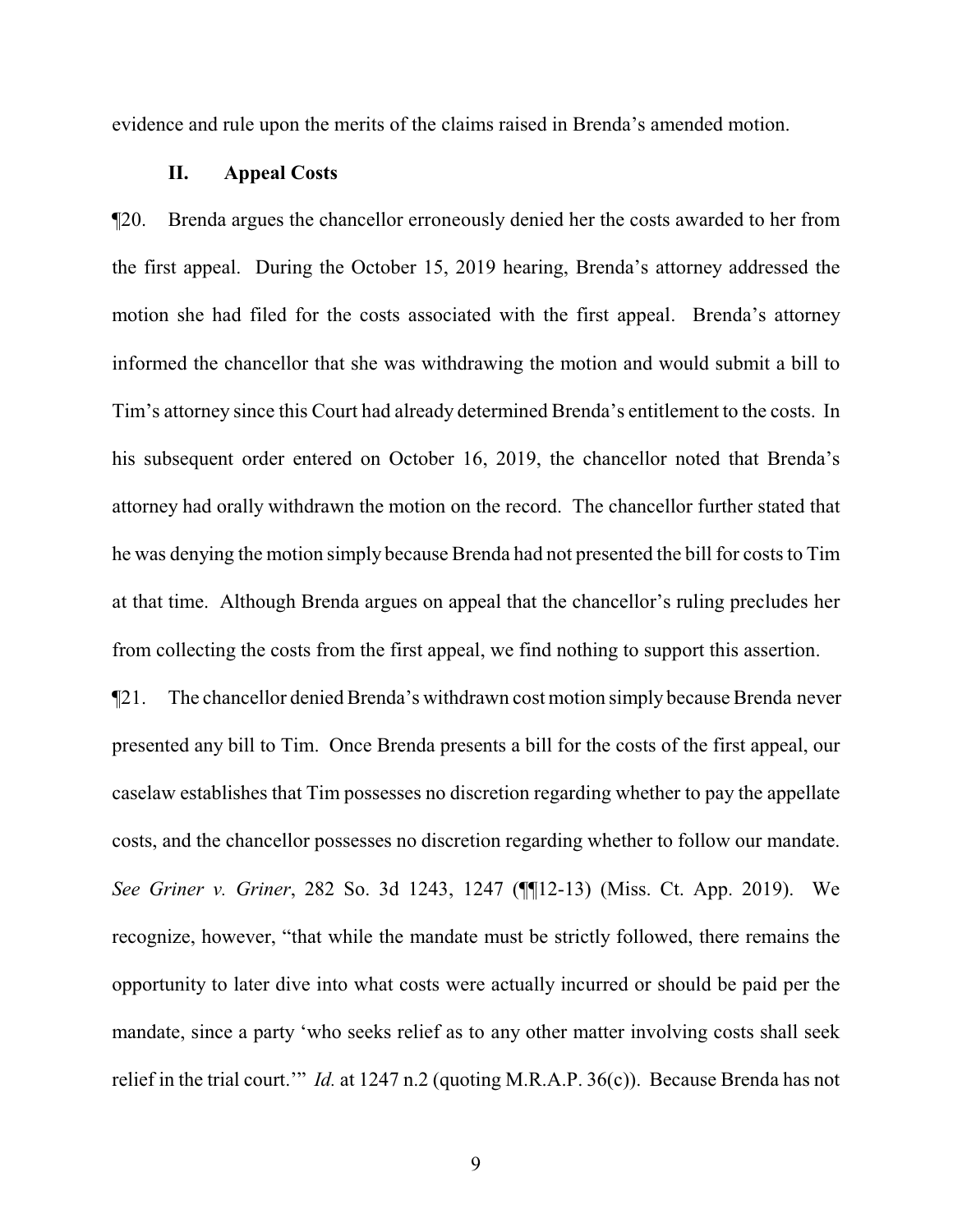yet presented any bill regarding the costs she incurred in pursuing the first appeal, we find this assignment of error lacks merit.

## **III. Recusal Motion**

¶22. Brenda also argues the chancellor erred by denying her motion to recuse. Following the parties' divorce, Brenda created a Go Fund Me account online and posted comments about Tim, Tim's attorney, and the chancellor. In relevant part, Brenda stated that she "was treated unfairly by a bias[ed] [j]udge . . . [and that o]ne thing that was unfair about his ruling is [that] I'm being forced to take on a loan that my ex[-husband] made after the truck was paid off." During a hearing on July 26, 2018, Tim introduced Brenda's Go Fund Me page into evidence to show Brenda had contravened the divorce judgment's directive for neither parent to "speak or act in a derogatory or disrespectful manner concerning the other parent." Brenda moved for the chancellor's recusal based on the evidence about her Go Fund Me page. Brenda stated she felt her online comments would affect the chancellor's ability to remain unbiased when determining the issues before him. The chancellor, however, emphasized that Brenda's Go Fund Me page and comments would have no effect on his rulings and that he would continue to base any rulings on the evidence and caselaw. He therefore denied Brenda's recusal motion.

¶23. In discussing when a judge should recuse from a matter, the supreme court recently explained:

Canon 3 of the Code of Judicial Conduct places a burden on courts to use an objective standard in deciding whether a judge should have disqualified themselves from hearing a case. A judge is required to disqualify himself if a reasonable person, knowing all of the circumstances, would harbor doubts

10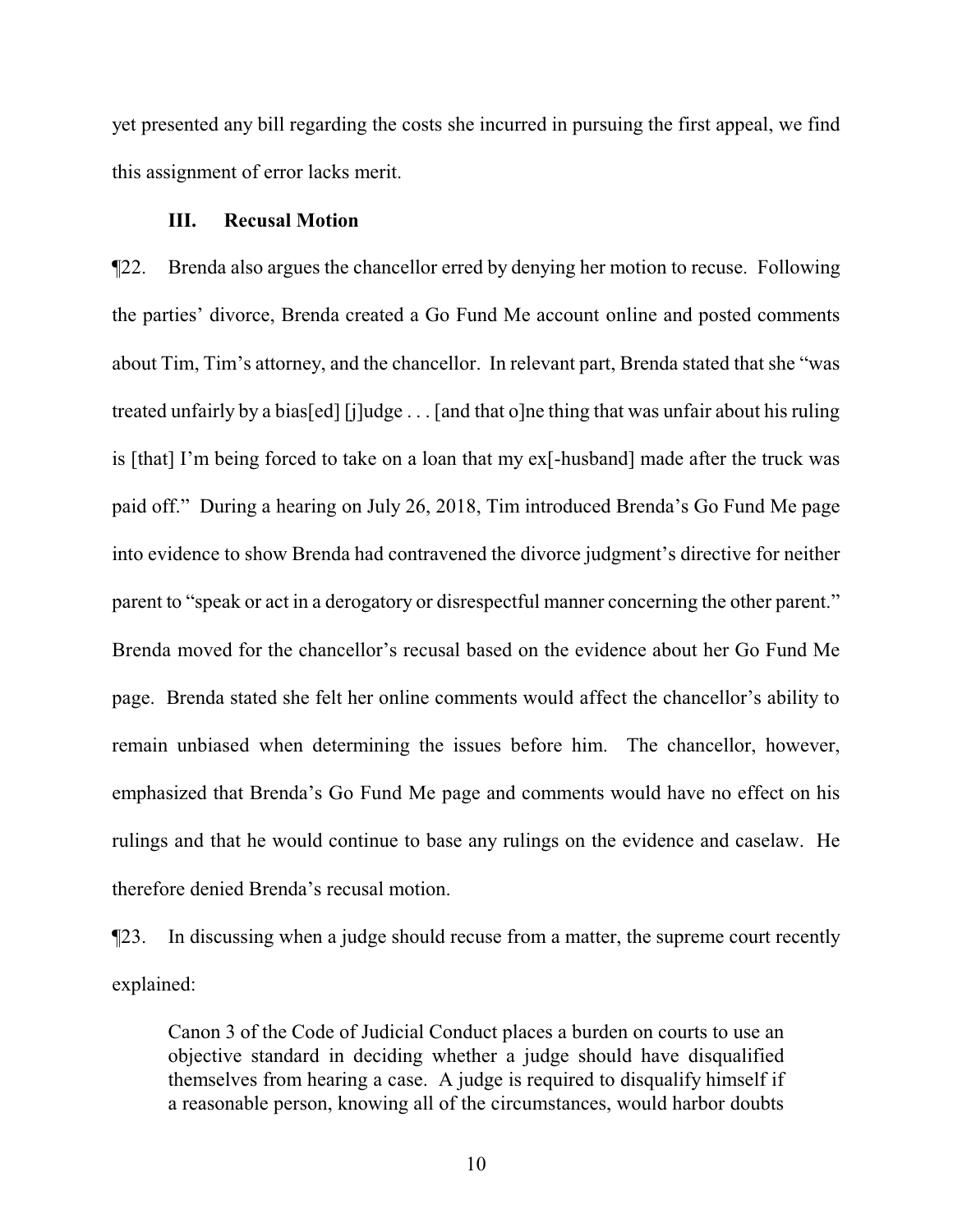about his impartiality. A trial judge is presumed to be qualified and unbiased, and the presumption may only be overcome by evidence creating a reasonable doubt about the validity of the presumption. When a judge is not disqualified under the constitutional or statutory provisions[,] the decision is left up to each individual judge and is subject to review only in the case of manifest abuse of discretion. Furthermore, the Court has stated that [i]n the absence of a judge expressing a bias or prejudice toward a party or proof in the record of such bias or prejudice, a judge should not recuse himself. The burden, which is a heavy one, is on the movant to prove facts sufficient to establish disqualifying bias or prejudice.

*Pearl River Cnty. Bd. of Supervisors v. Miss. State Bd. of Educ.*, 289 So. 3d 301, 308-09

(¶25) (Miss. 2020) (citations and internal quotation marks omitted).

¶24. Upon review, we find Brenda has failed to overcome the presumption that the chancellor was unbiased and acted impartially. Because Brenda has not set forth sufficient facts to show that the chancellor should have recused from the parties' case, we find no manifest error in the chancellor's denial of her motion. We therefore conclude that this issue lacks merit.

## **IV. Child-Custody Modification**

¶25. Brenda challenges the chancellor's modification of custodywith regard to the parties' younger son, J.T. Brenda contends that Tim failed to prove a material change in circumstances that adversely affected J.T. She also asserts that the evidence failed to support certain factual findings made by the chancellor and that the chancellor erred by allowing Tim to claim J.T. as a dependent for income-tax purposes. As a result of these alleged errors, Brenda asks this Court to reverse the chancellor's grant of physical custody of J.T. to Tim.

## **A. Adverse Material Change**

¶26. To obtain a custody modification, the noncustodial parent must establish (1) that a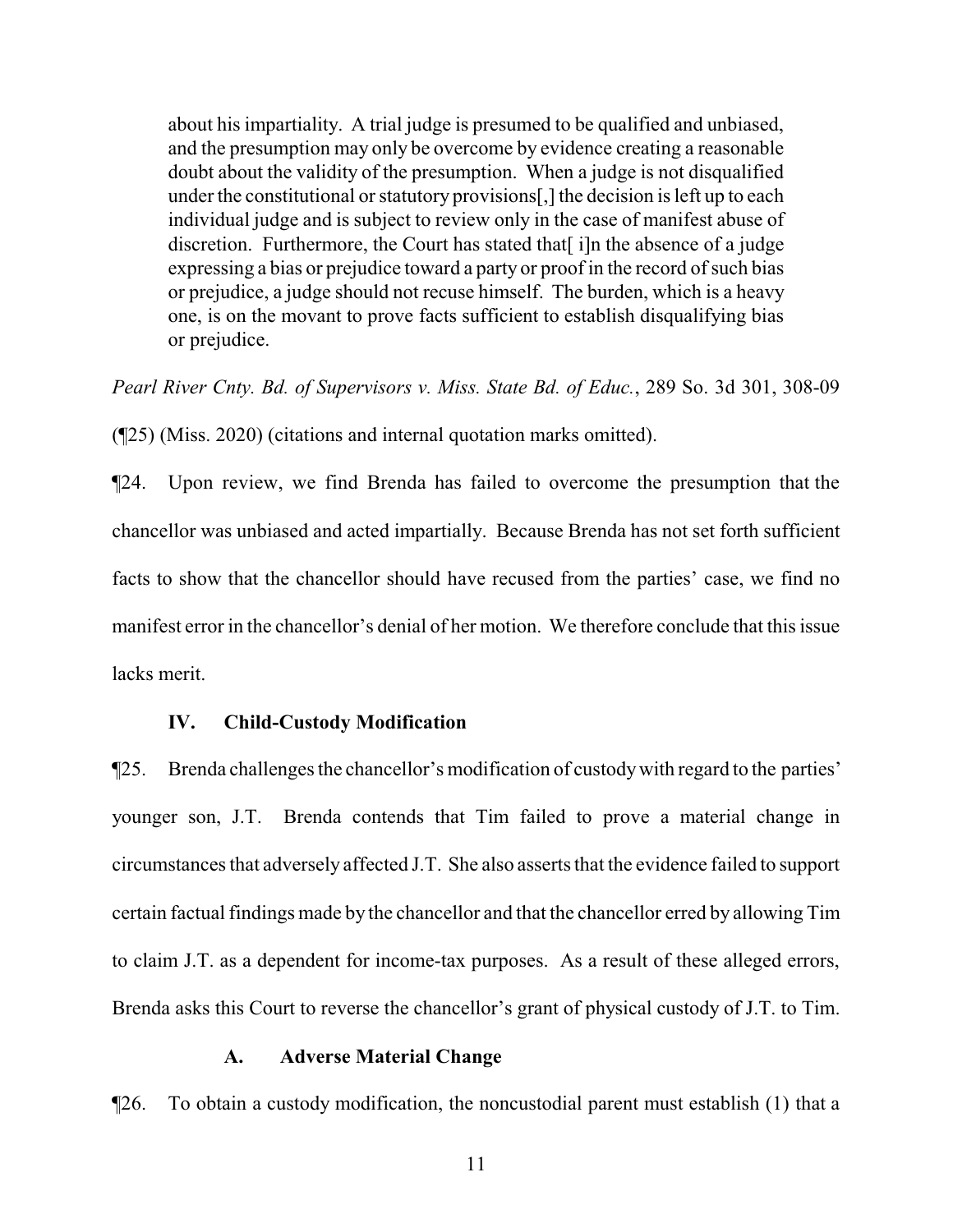substantial or material change in circumstances has occurred in the custodial home since the custody decree, (2) that the change adversely affects the child, and (3) that custody modification serves the child's best interests. *Domke v. Domke*, 305 So. 3d 1233, 1239-40 (¶16) (Miss. Ct. App. 2020). The moving party "bears the burden of proof by a preponderance of the evidence." *Id.* at 1240 (¶16) (quoting *Warner v. Thomas*, 281 So. 3d 216, 222 (¶18) (Miss. Ct. App. 2019)). As we explained in *Domke*,

In analyzing whether a material change of circumstances has occurred, the chancellor must consider the totality of the circumstances. Where a party proves that an adverse substantial or material change has occurred, the chancellor must then perform an *Albright*<sup>[4]</sup> analysis to determine whether modification of custody is in the child's best interest. However, if there has been no material, adverse change in circumstances, the *Albright* factors need not be addressed.

*Id.* at (¶17) (citations and internal quotation marks omitted).

¶27. Following a hearing on custody modification and termination of alimony, the chancellor found that Tim had proved the following by a preponderance of the evidence: (1) Brenda was in a de facto marriage with her boyfriend Randy Jones; (2) Brenda's relationship with Jones justified the termination of Tim's monthly alimony payments; and (3) a substantial and material change in circumstances adverse to the parties' minor children had occurred in Brenda's home since the entry of the divorce judgment. With regard to his finding that an adverse material change had occurred, the chancellor placed great emphasis on the children's exposure to Jones, a felon; J.T.'s failing grades; and Brenda's failure to comply with the joint legal-custody obligations she owed to Tim.

<sup>4</sup> *Albright v. Albright*, 437 So. 2d 1003, 1005 (Miss. 1983).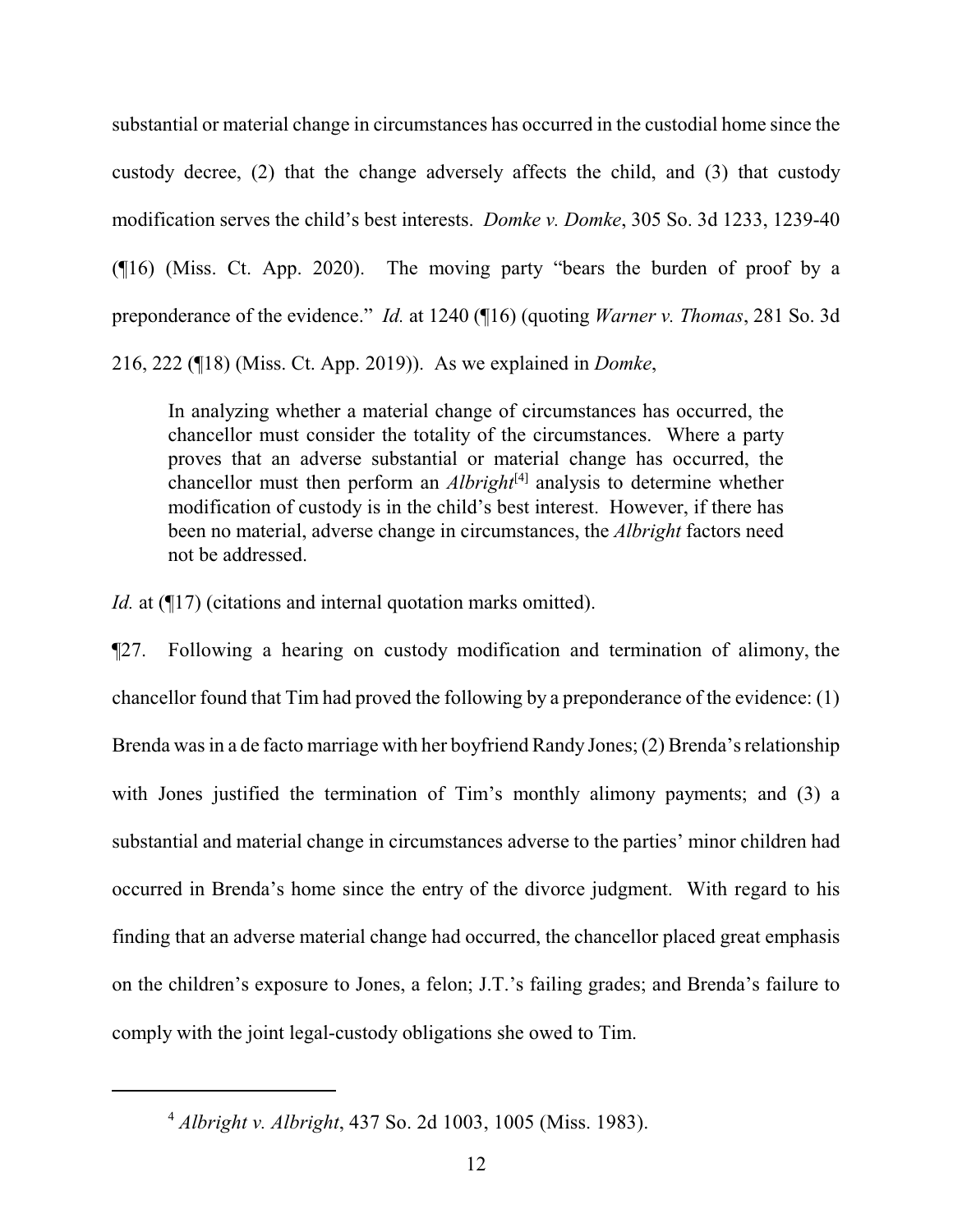¶28. Tim presented evidence that after the parties' divorce, Brenda had begun a serious relationship with Jones, who had a prior felony conviction for armed robbery and aggravated assault. Tim subpoenaed Jones to testify, but Jones failed to appear at the hearing. Following Jones's second failure to respond to the subpoena, the chancellor issued a bench warrant for Jones's arrest. Upon questioning, Jones and Brenda provided conflicting testimony as to the nature and full extent of their relationship. The testimony of both witnesses reflected, however, that Jones spent considerable time at Brenda's home and exerted a great deal of influence over the parties' children.

¶29. In addition to expressing concern over the children's exposure to Jones, the chancellor found that the children had demonstrated increased academic problems since the divorce and that Brenda had violated Tim's right to joint legal custody. The evidence established that after the divorce, Brenda failed to identify Tim as a parent or emergency contact on the children's school-enrollment and emergency-contact forms. Due to Brenda's actions, Tim had to provide proof that he was a legal guardian and shared joint legal custody with Brenda before the children's schools would discuss their grades and conduct with him. Brenda also admitted that while she completely omitted Tim's name and contact information from the school forms, she identified Jones as the children's stepfather and provided his phone number for emergency-contact purposes. Tim's evidence further showed that Brenda failed to inform him of multiple school-related concerns regarding the children, such as J.T.'s falling grades and T.T.'s disciplinary issues. In addition, Tim testified that without his knowledge or consent, Brenda had enrolled J.T. in a school located in another district. Tim stated that he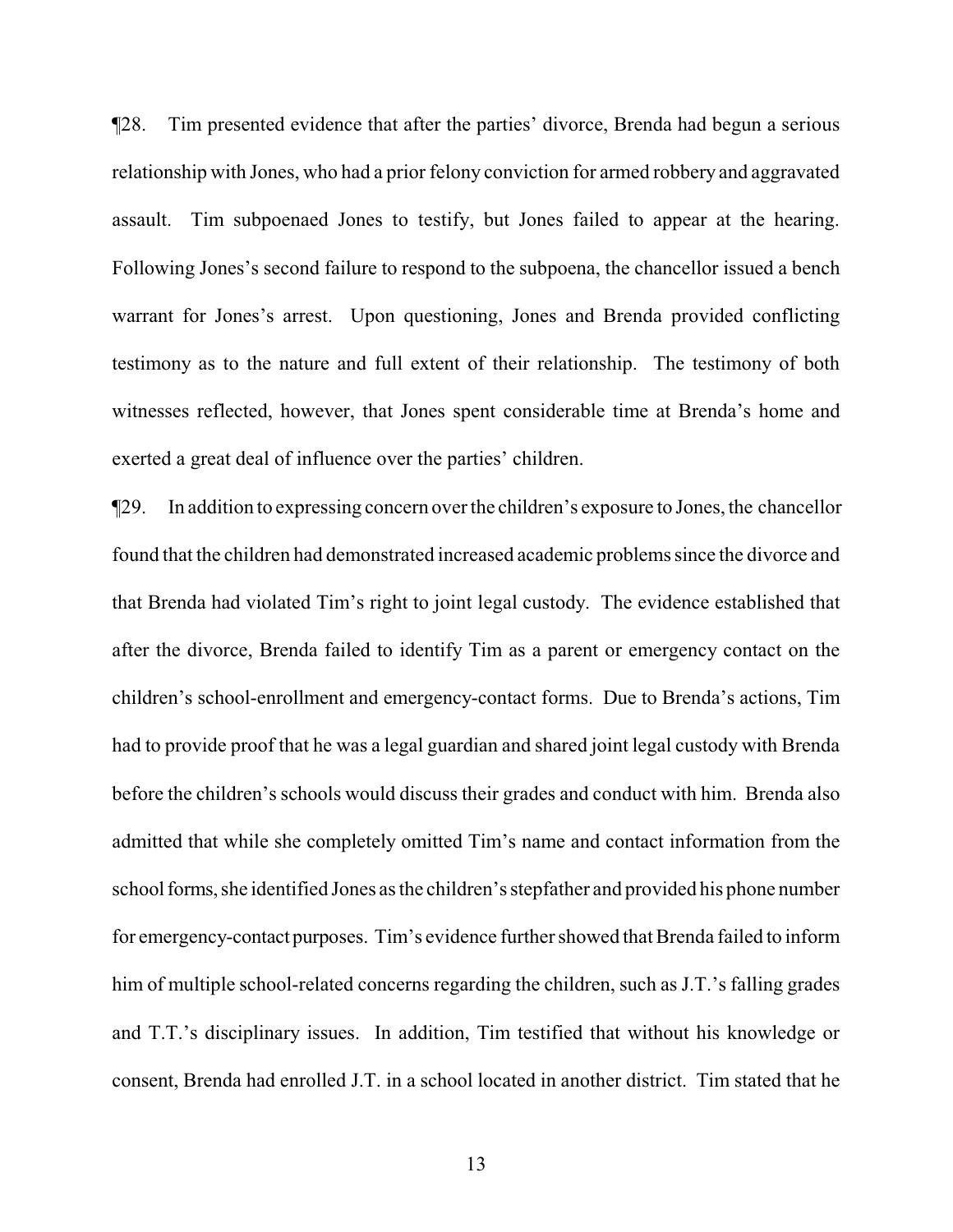only learned about the improper school enrollment when a conflict with his summer visitation arose. Moreover, Tim presented evidence that Brenda failed to timely apprise him of certain school events and medical issues involving the children. Based on such evidence, we find no manifest error or abuse of discretion in the chancellor's determination that an adverse material change had occurred since the entry of the divorce judgment.

## **B.** *Albright* **Analysis**

¶30. After finding that a substantial and material adverse change had occurred, the chancellor considered the parties' evidence regarding the *Albright* factors. In child-custody determinations, "[t]he polestar consideration . . . is the best interest and welfare of the child." *Riley v. Heisinger*, 302 So. 3d 1243, 1255 (¶45) (Miss. Ct. App. 2020) (quoting *Albright*, 437 So. 2d at 1005). When evaluating a child's best interests, the chancellor must analyze the following:

(1) the age, health, and sex of the child; (2) which parent has had "continuity of care"; (3) the parties' "parenting skills"; (4) the parties' "[]willingness and capacity to provide primary child care"; (5) the parties' employment responsibilities; (6) the parties' "physical and mental health and age"; (7) the "emotional ties of parent and child"; (8) the parties' "moral fitness"; (9) "the home, school[,] and community records of the child"; (10) the child's preference, if the child is at least twelve years old; (11) the stability of the home environment and employment of each party; and (12) any "other factors relevant to the parent-child relationship" or the child's best interest.

*Id.*

¶31. In conducting his *Albright* analysis, the chancellor found the following factors to be neutral: (1) the age, health, and sex of the children; (2) the parties' parenting skills; (3) the parties' willingness and capacity to provide primary child care; (4) the parties' employment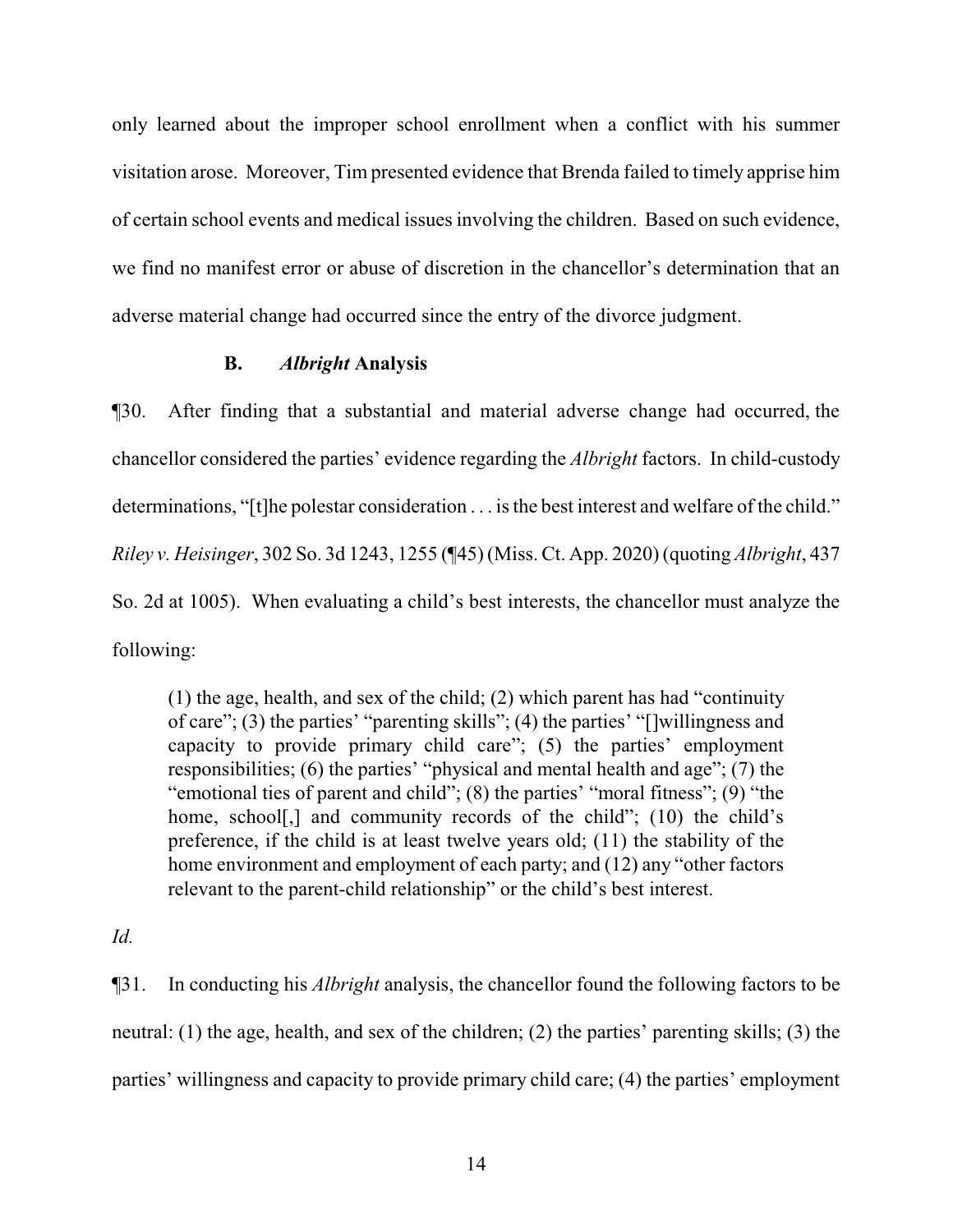responsibilities; (5) the emotional ties between the children and each parent; and (6) the stability of each party's home environment and employment. The chancellor found that continuity of care favored Brenda. The chancellor also noted that while J.T. was not yet legally old enough to express a parent preference, T.T., who was now eighteen years old, had elected to remain with Brenda. Finally, the chancellor found that the following factors favored Tim: (1) the parties' physical and mental health and age; (2) the parties' moral fitness; and (3) the children's home, school, and community records. Other relevant factors the chancellor considered were his findings that (1) Brenda had failed to comply with the divorce judgment's joint legal-custody arrangements and had attempted to exclude Timfrom being involved in the children's lives; (2) Brenda had interfered with Tim's visitation rights and had failed to work with him as to visits; (3) Brenda allowed a felon to reside in her home but was not married to him; (4) J.T. was struggling with his school grades, and Brenda had failed to inform Tim of the children's school-related issues; and (5) Brenda had failed to notify Tim of certain medical issues J.T. had experienced.

¶32. After conducting an *Albright* analysis, the chancellor determined that a custody modification was in J.T.'s best interests. The chancellor awarded Tim sole physical custody of J.T. and awarded Brenda visitation. Because T.T. was in his final year of high school and had elected to remain with Brenda, the chancellor determined that no custody modification was warranted with regard to T.T. The chancellor ordered the parties to continue sharing joint legal custody of both children. Due to the custody modification involving J.T., the chancellor reduced the amount of monthly child support that Tim paid to Brenda and allowed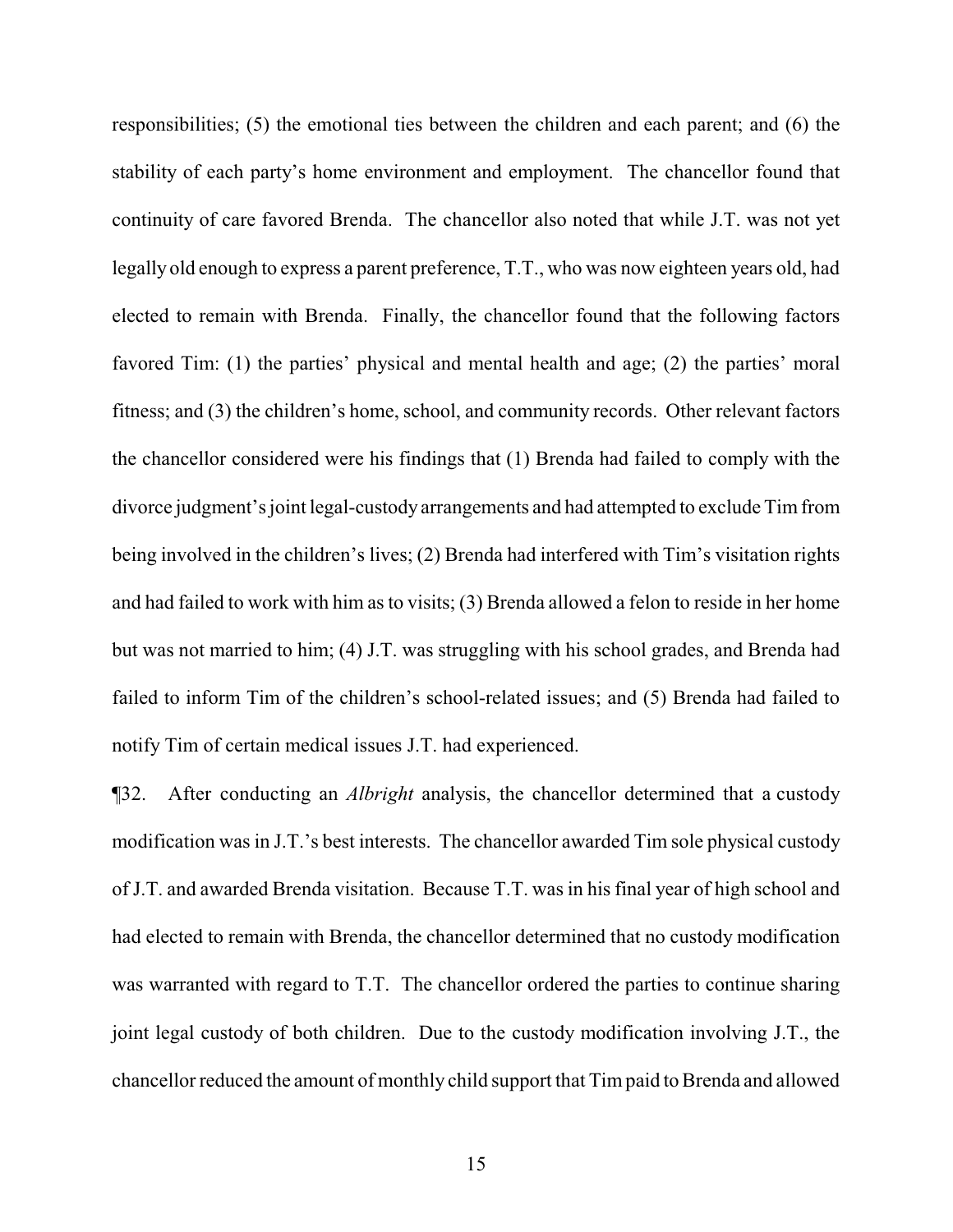Tim to claim J.T. as his dependent for tax purposes.

¶33. On appeal, Brenda challenges the chancellor'sfindingsregarding the children's home, school, and community records and other factors relevant to the parent-child relationship. In analyzing the children's home, school, and community records, the chancellor focused on J.T.'s academic performance, which had suffered significantly since the divorce, and on the increased number of school tardies and absences both children had accumulated. The chancellor placed great emphasis on the fact that these circumstances had developed while the children lived with Brenda, and he attributed these negative developments to Brenda's failure to sufficientlymanage the children's school work and attendance. In discussing other factors relevant to the parent-child relationship, the chancellor reiterated much of the evidence considered in his finding that an adverse material change had occurred. He also considered Tim's extensive testimony that (1) Brenda refused to allow his visitation with the children if he arrived late due to a work conflict, even when he provided advance notice of the change; (2) Brenda failed to inform him when certain medical and school problems arose involving the children, which forced him to discover the issues from another source or through his own initiative; and (3) Brenda failed to comply with the joint legal-custody obligations she owed him.

¶34. Upon review, we find that substantial credible evidence supported the chancellor's findings as to these factors. We recognize that "[t]he chancellor sits as fact-finder and [that] his conclusions regarding witness credibility and what weight and worth to assign to the testimony of the various witnesses are entitled to substantial deference." *Stewart v. Stewart*,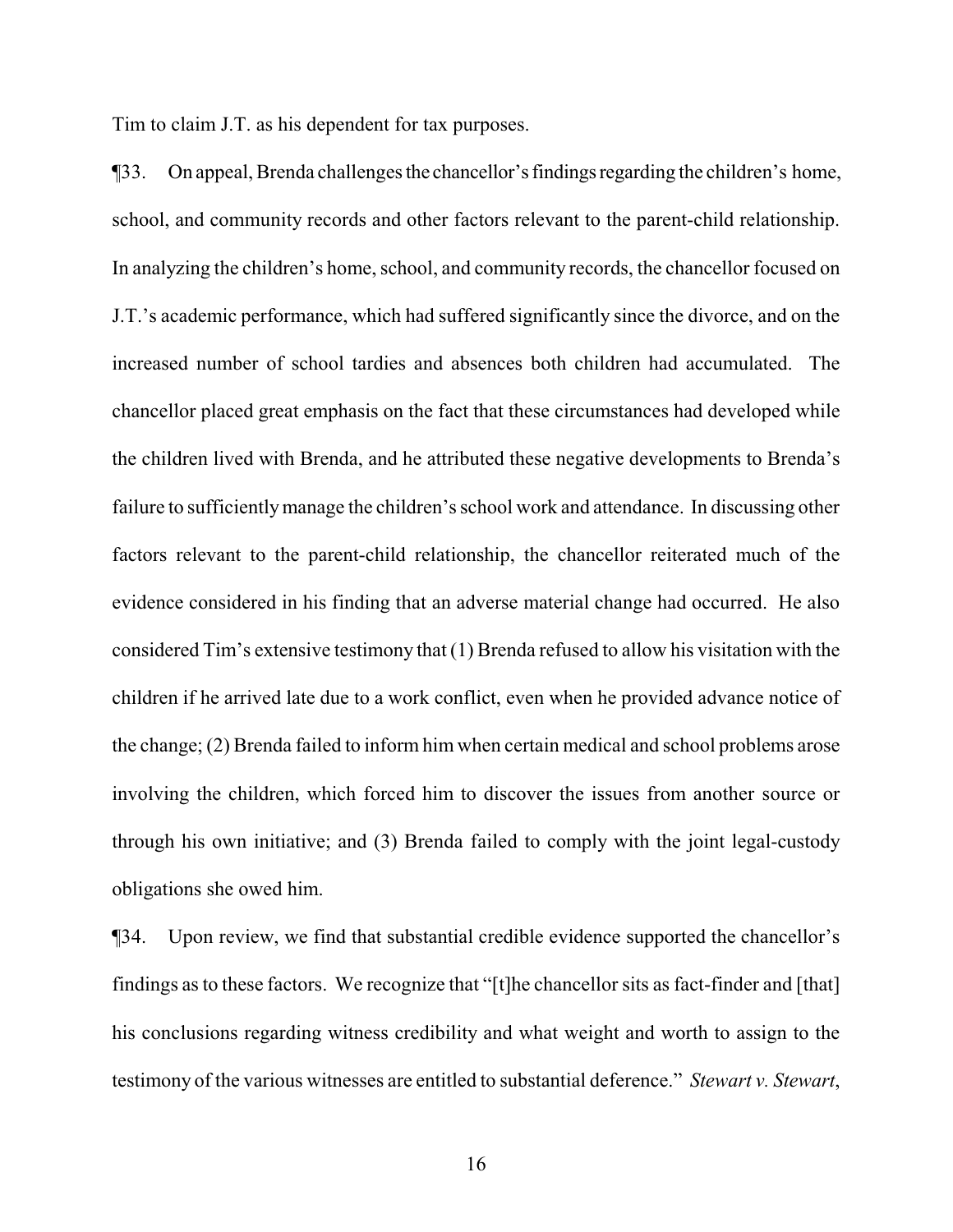309 So. 3d 44, 89 (¶149) (Miss. Ct. App. 2020) (quoting *Gulfport Shopping Ctr. Inc. v. Durham*, 94 So. 3d 351, 356 (¶16) (Miss. Ct. App. 2012)). In light of the deferential standard we apply to the chancellor's findings, we find no manifest error or abuse of discretion in the chancellor's determination that a custody modification was in J.T.'s best interests. We therefore affirm the chancellor's grant of sole physical custody of J.T. to Tim.

## **C. Income-Tax Deduction**

¶35. After awarding Timsole physical custodyofJ.T., the chancellor stated that Tim would also be allowed to claim J.T. as a dependent for income-tax purposes. On appeal, Brenda asks this Court to reverse the grant of the dependency exemption to Tim.

¶36. We review the award of tax exemptions for manifest error or abuse of discretion. *Thomas v. Thomas*, 281 So. 3d 1191, 1213 (¶77) (Miss. Ct. App. 2019). Here, the chancellor made no findings in awarding Tim the dependency tax exemption. We have recognized, however, that "there is no requirement that the chancellor make specific findings to support an award of tax exemptions. Indeed, the [supreme c]ourt [has] stated that 'many cases do not involve incomes or estates significant enough to justify this type of analysis.'" *Id.* at (¶78) (quoting *Louk v. Louk*, 761 So. 2d 878, 884 (¶18) (Miss. 2000)). "[W]hen there are no specific findings of fact, [the appellate c]ourt will assume that the trial court made determinations of fact sufficient to support its judgment." *Id.* (quoting *Century 21 Deep S. Props. Ltd. v. Corson*, 612 So. 2d 359, 367 (Miss. 1992)). We therefore "must look to the evidence and see what state of facts will justify the decree." *Id.* (quoting *Century 21 Deep S. Props. Ltd.*, 612 So. 2d at 367)).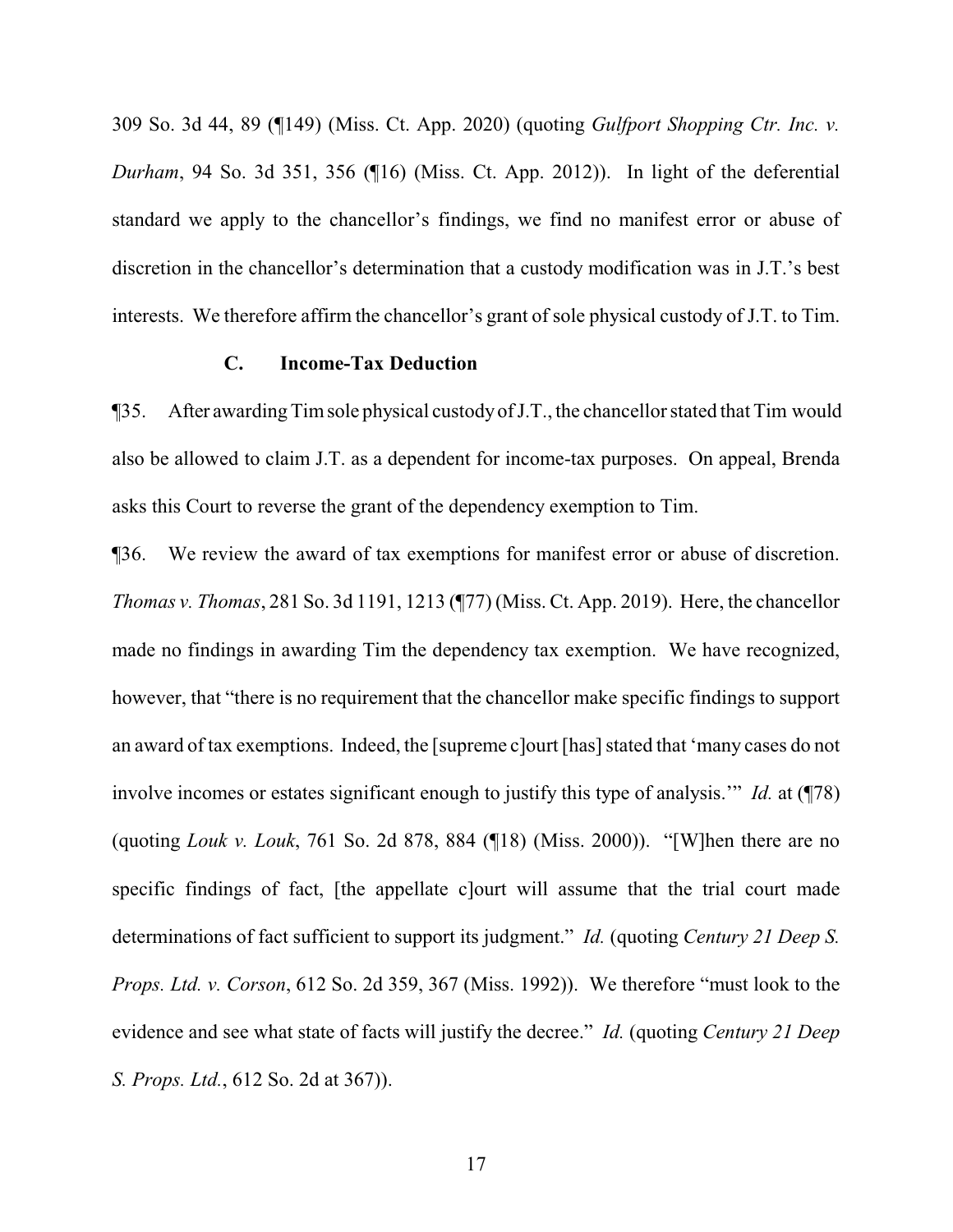¶37. The record reflects that Tim is the only income-earning parent since Brenda is on disability and has no earned income. Thus, the benefit of claiming J.T. as a dependent for tax purposes should be worth more to Tim. Further, even after modifying custody, the chancellor still required Tim to pay a higher amount of monthly child support to Brenda (\$470 each month) than he ordered Brenda to pay to Tim (\$172 each month). In addition, Tim will likely bear the greater cost of financially supporting J.T. now that Tim is the custodial parent. Based on such facts, we cannot say that the chancellor manifestly erred or abused his discretion by awarding Tim the dependency tax exemption for J.T.

## **V. Contempt Petitions**

¶38. Brenda challenges four of the chancellor's contempt rulings, three of which held her in contempt for her conduct and one of which denied her contempt action against Tim. We "review[] civil-contempt decisions for manifest error." *Stewart v. Stewart*, 309 So. 3d 44, 99 (¶193) (Miss. Ct. App. 2020) (quoting *Gary v. Gary*, 84 So. 3d 836, 839 (¶14) (Miss. Ct. App. 2012)). Although "[f]ailure to comply with a court order is prima facie evidence of contempt," the movant bears the burden to establish "a prima facie case that the alleged contemnor has not complied with the judgment." *Id.* (citations and internal quotation marks omitted). "[W]hether a party is in contempt is a question of fact to be decided on a case-by-case basis. A chancellor has substantial discretion in deciding contempt matters because of the chancellor's temporal and visual proximity to the litigants." *Riley*, 302 So. 3d at 1262 (¶80) (quoting *Voss v. Doughty*, 242 So. 3d 952, 958-59 (¶25) (Miss. Ct. App. 2018)). When "substantial credible evidence" supports a chancellor's contempt findings,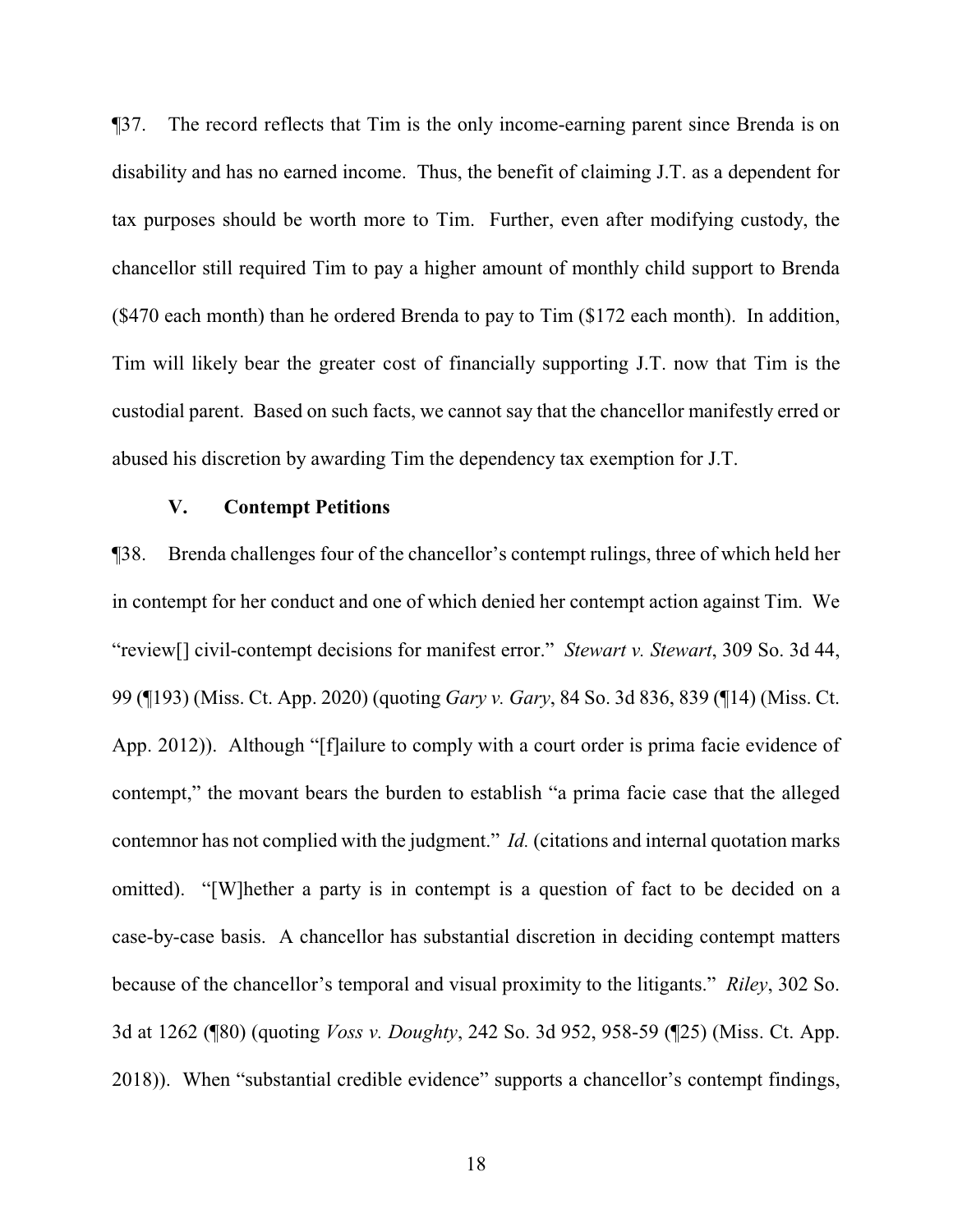"[t]his Court will not reverse" the citation of contempt. *Id.* (quoting *Riley v. Riley*, 196 So. 3d 1159, 1162 (¶9) (Miss. Ct. App. 2016)).

#### **A. Brenda's Failure to Provide a Physician's Affidavit**

¶39. Brenda missed a hearing scheduled for September 19, 2018. Her attorney informed the chancellor that Brenda's absence was due to illness. In three separate orders, the chancellor directed Brenda to provide both Tim's attorney and the court with documentation "that set out the need for her absence from the scheduled hearing." In the third order, entered October 2, 2018, the chancellor gave Brenda until 5 p.m. the following day to provide "a written report from a physician explaining her diagnosis and an opinion as to whether or not said diagnosis prevented her from appearing before this court on September 19, 2018 . . . ." On October 3, 2018, Brenda filed a "certificate to return to work." In his September 12, 2019 order, the chancellor concluded that Brenda's documentation failed to comply with his prior orders because (1) Brenda provided no physician's affidavit that explained her diagnosis or stated whether her diagnosis had prevented her attendance at the September 19, 2018 hearing, and (2) the certificate she filed was not signed by a physician.

¶40. "A party has an obligation to appear at the time set for trial." *McChester*, 300 So. 3d at 1040 (¶18). Uniform Chancery Court Rule 1.05 states:

When any civil action has been set for, or adjourned to, a particular day or hour, all officers, parties, witnesses[,] and solicitors whose presence is necessary for the trial shall be present promptly at the time set. Any negligent or willful failure to obey this rule shall be punished by contempt.

¶41. Here, the chancellor afforded Brenda multiple opportunities to provide medical documentation that explained her absence from the September 19, 2018 hearing. The

19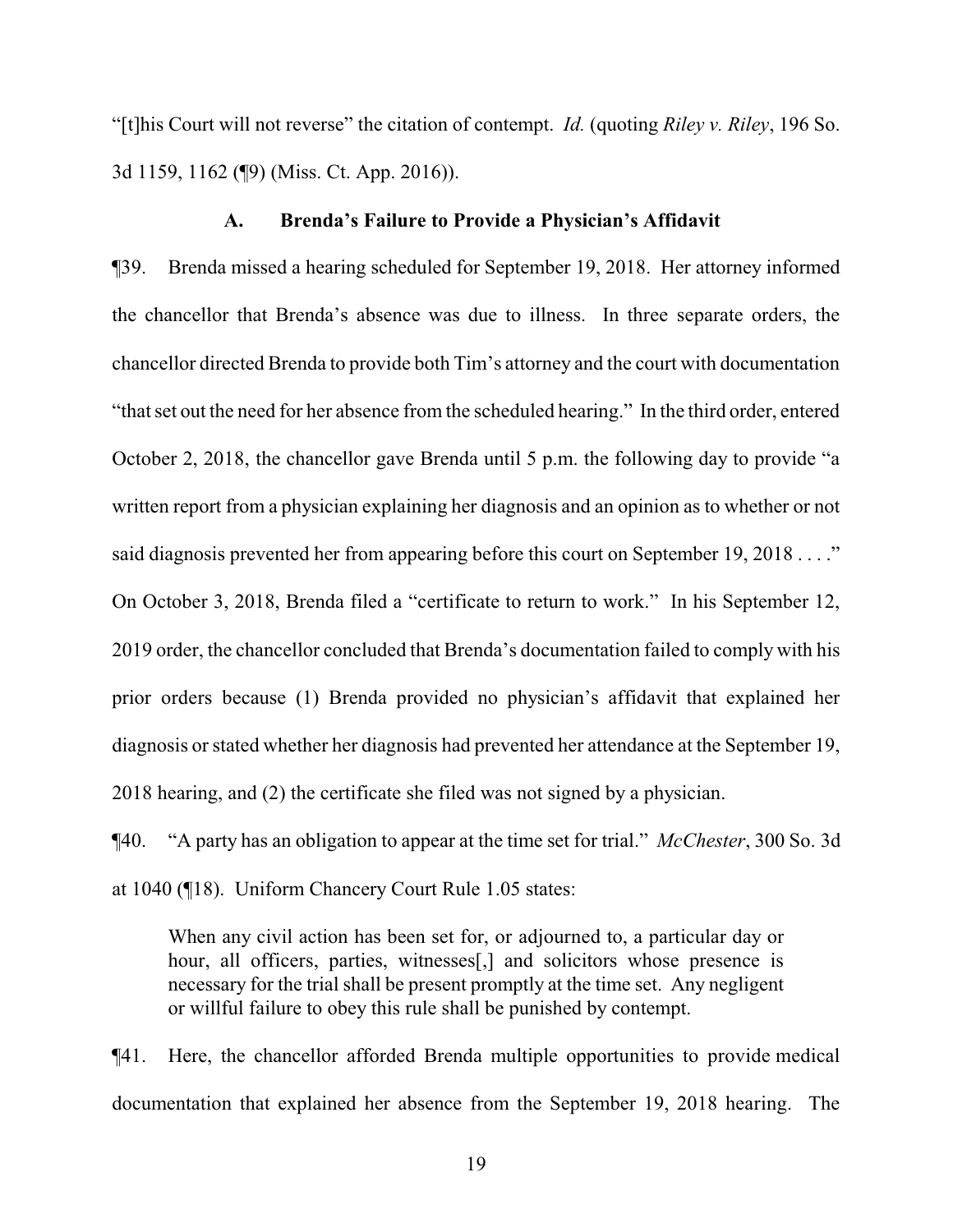chancellor determined, however, that the return-to-work certificate Brenda eventually filed failed to comply with his prior orders. The chancellor therefore concluded that Brenda had failed to sufficiently establish that her health issues had prevented her from attending the September 19, 2018 hearing. Because substantial credible evidence supports the chancellor's determination that Brenda was in contempt of his prior orders, we find this issue lacks merit.

# **B. Brenda's Failure to Comply with Her Joint Legal-Custody Obligations**

¶42. Mississippi Code Annotated section 93-5-24(5)(e) (Rev. 2018) provides:

"[J]oint legal custody" means that the parents or parties share the decision-making rights, the responsibilities[,] and the authority relating to the health, education<sup>[1]</sup>, and welfare of a child. An award of joint legal custody obligates the parties to exchange information concerning the health, education[,] and welfare of the minor child, and to confer with one another in the exercise of decision-making rights, responsibilities[,] and authority.

¶43. Following hearings in July 2018, November 2018, and April 2019, the chancellor entered his September 12, 2019 order in which he held Brenda in contempt for violating the visitation schedule and her joint legal-custody obligations. In finding that Brenda had not complied with her obligations, the chancellor cited evidence of the following: Brenda's failure to identify Tim as a parent or emergency contact on the children's school-registration forms while listing Jones as their stepfather; Brenda's failure to advise Tim of the children's grades and school activities; Brenda's improper enrollment of J.T. in a different school district without Tim's knowledge; Brenda's failure to timely inform Tim of certain medical treatment for J.T.; and her failure to keep Tim informed "of any issues, problems[,] and/or health matters involving either child."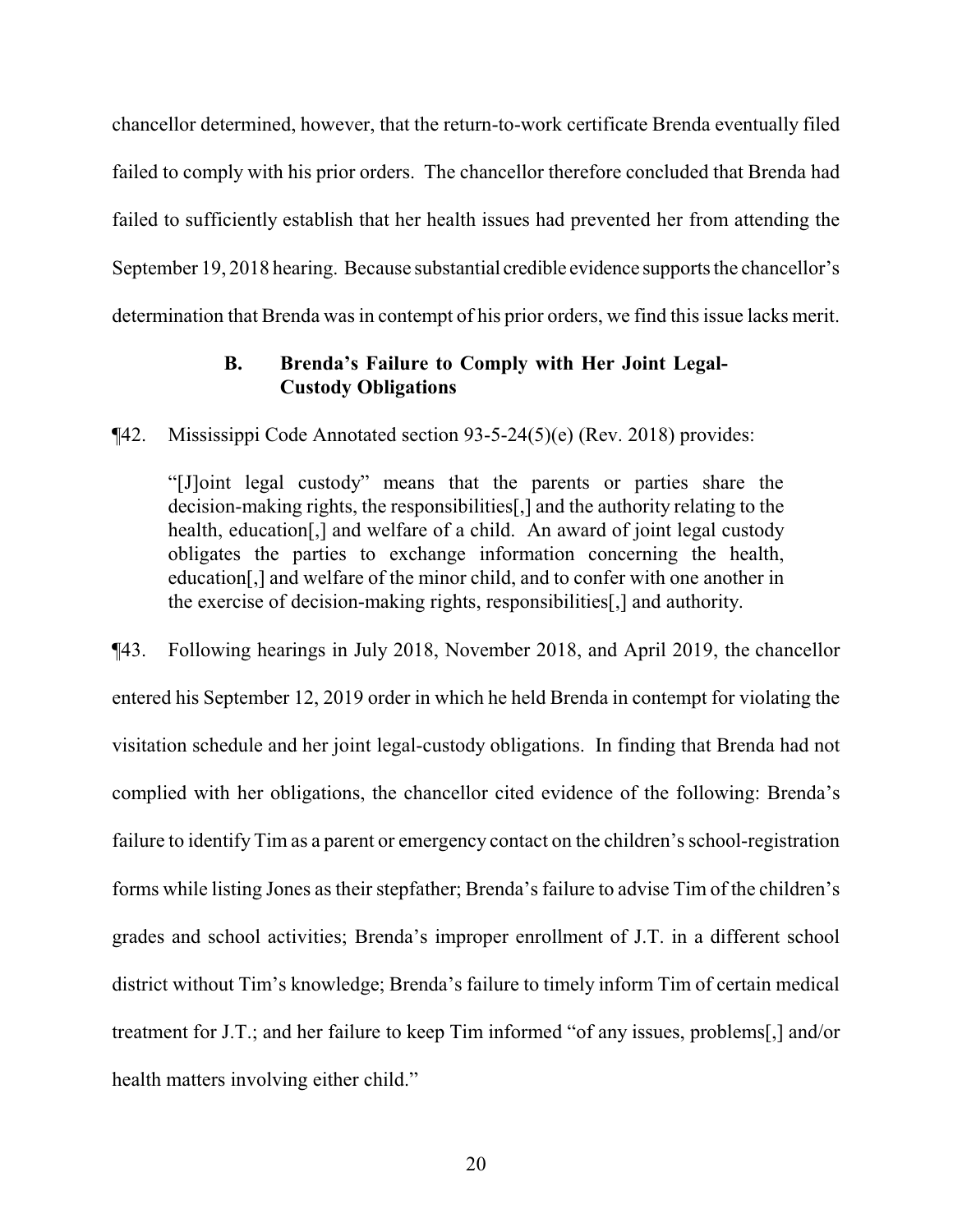¶44. Several weeks after the April 2019 hearings, Brenda registered J.T. for the 2019-2020 school year. The evidence presented during the subsequent October 15, 2019 hearing showed that Brenda once again failed to identify Tim as a parent or emergency contact on J.T.'s school forms but listed Jones as an emergency contact. In his October 16, 2019 order, the chancellor found that Brenda's conduct constituted a new contempt matter. The chancellor therefore once again held Brenda in contempt and awarded Tim\$600 in attorney's fees related to bringing the new contempt action.

¶45. The record contains substantial credible evidence to support the chancellor's finding that on multiple separate occasions Brenda failed to comply with her joint legal-custody obligations. The record also supports the chancellor's finding that Brenda's continued noncompliance following the April 2019 hearings constituted a new contempt action for which she should be fined. We therefore find no manifest error or abuse of discretion arising from either the chancellor's September 12, 2019 or October 16, 2019 orders holding Brenda in contempt for her noncompliance with the joint legal-custody obligations she owed Tim.

## **C. Brenda's Contempt Claim Against Tim**

¶46. Brenda contends that Tim trespassed on her property on a date that fell outside his scheduled visitation. She therefore argues that the chancellor erred by refusing to hold Tim in contempt. In his October 16, 2019 order, the chancellor found the hearing evidence had shown that the parties experienced some confusion as to whether a certain weekend qualified as Tim's visitation time under the visitation schedule. The chancellor concluded that the "confusion between the parties d[id] not rise to the level of contempt." Because we can find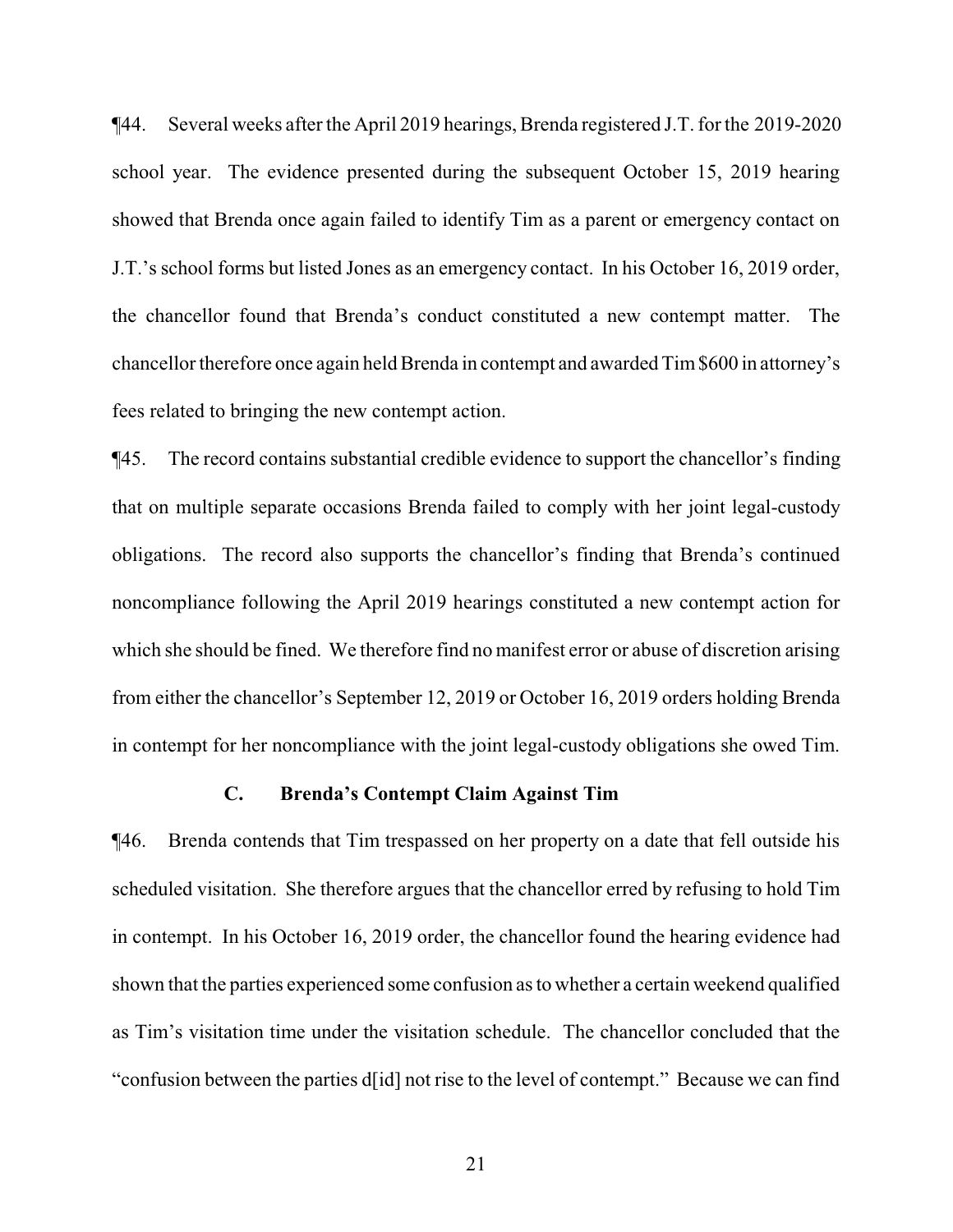no manifest error or abuse of discretion, we decline to reverse the chancellor's denial of Brenda's claim of contempt against Tim.

## **VI. Special Commissioner**

¶47. In her final assignment of error, Brenda contends the chancellor erred by appointing a special commissioner to search the parties' cell phones and to review their phone calls and text messages. After Jones's repeated failure to appear in court, Tim's attorney requested during the July 26, 2018 hearing that the chancellor appoint someone to review Brenda's cell phone. Tim's attorney explained he had reason to believe that Brenda had lied during her earlier testimony when she denied any knowledge of Jones's current whereabouts. Tim's attorney further asserted that he believed Brenda had been communicating with Jones during that day's hearing. Brenda's attorney objected to the search unless Timalso allowed a search of his cell phone. Tim's attorney agreed, and the chancellor ordered both parties to produce their cell phones. The chancellor appointed a special commissioner to review the parties' cell phones and to determine whether any witnesses had been warned not to attend that day's hearing. After the special chancellor completed her review, the chancellor asked for a summary about any phone calls and text messages the parties had sent or received earlier that day. Once the special commissioner completed her report, the chancellor allowed the parties to question her about her findings.

¶48. From our review of the record, it appears that Brenda's attorney withdrew her objection to the cell-phone search once Timagreed to also produce his cell phone. Following Tim's agreement to a search of his cell phone, Brenda's attorney did not renew her objection

22